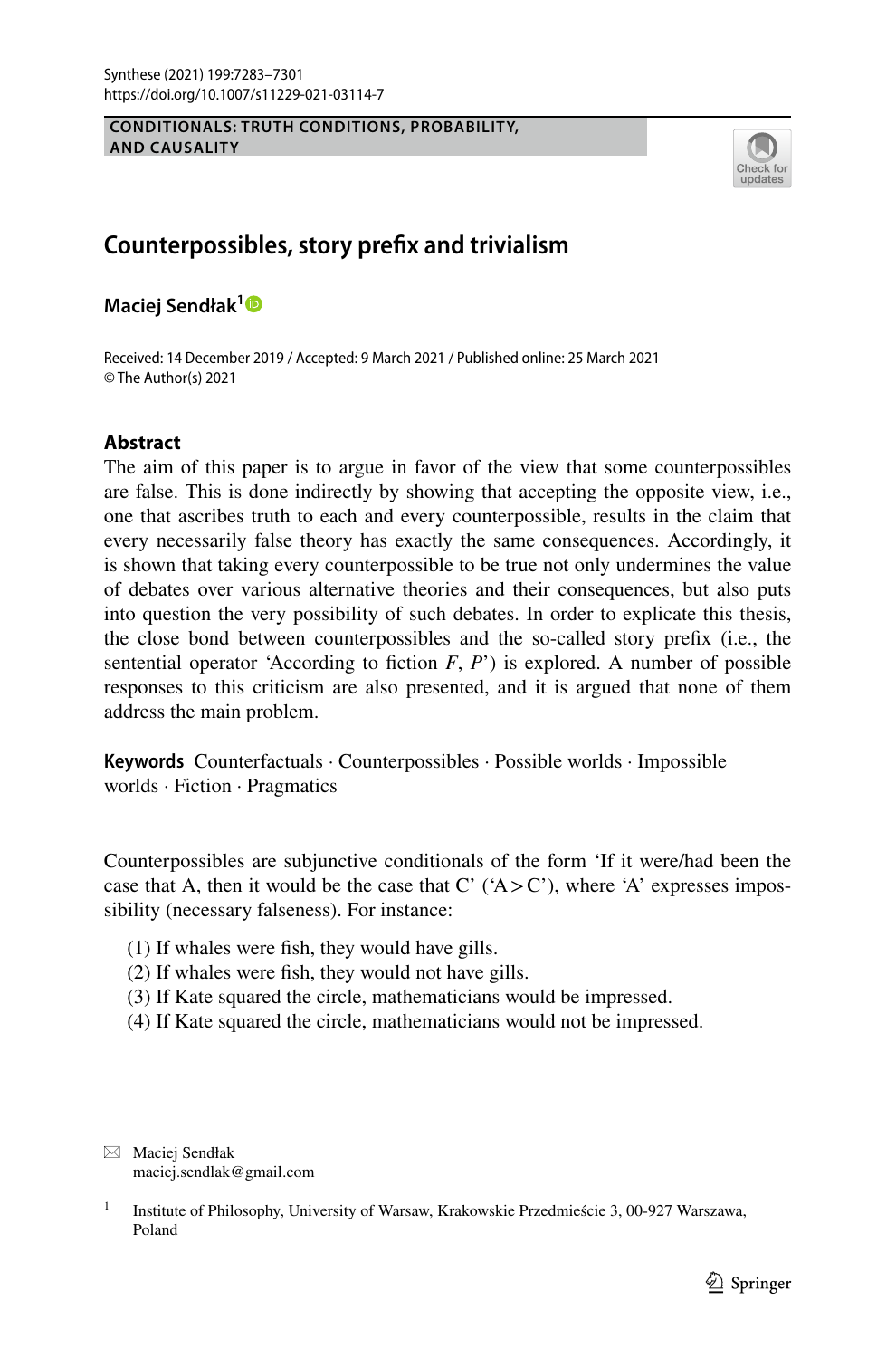The problem of counterpossibles revolves around the question of whether an adequate theory of counterfactuals should consider every counterpossible to have the same truth-value. Advocates of what has been called in the literature the orthodox view (ORT) give a positive answer to this question and argue that despite pre-theoretical intuitions, every counterpossible is vacuously true (Lewis, [1973;](#page-18-0) Stalnaker, [1968](#page-18-1); Williamson,  $2016a$ <sup>1</sup>. The orthodoxy is developed in terms of possible worlds semantics and has it that:

(CF)  $A > C'$  is true in the actual world iff either (i) there is no possible world where 'A' is true, or (ii) there is a possible world *w* where 'A' and 'C' are true, and *w* is more similar to the actual world than any world  $w^*$  where 'A' is true but 'C' is false.

Along with the assumption that the antecedents of  $(1)$ – $(4)$  express impossibilities, all of them satisfy the first of the abovementioned conditions. Therefore  $(1)$ – $(4)$  are vacuously true.

The unorthodox (UNORT) opposition argues in favor of a modifed account, according to which some counterpossibles are true and others are false (e.g., Berto et al., [2018](#page-17-0); Brogaard & Salerno, [2013](#page-17-1); Nolan, [1997;](#page-18-3) Priest, [2009](#page-18-4); Yagisawa, [1988\)](#page-18-5). This is meant to be partly motivated by the observation that in some contexts the modal status of the antecedents does not have to play a role when it comes to evaluating counterfactuals. Accordingly, while we tend to consider (1) and (3) true, (2) and (4) seem to be false. The modifcation centers on extending the standard approach by introducing impossible worlds. Consequently, (CF) becomes:

 $(CF^*)$  'A > C' is true in the actual world iff there is a possible or impossible world *w* where 'A' and 'C' are true and *w* is more similar to the actual world than any world  $w^*$  where 'A' is true but 'C' is false.

This paper aims to argue in favor of UNORT. It demonstrates that accepting ORT results in the claim that every necessarily false theory has exactly the same consequences. Since that undermines the existence of the plurality of such theories, it puts into question the plausibility of ORT and indirectly supports the opposing view.

The structure of this paper is as follows: Sect. [1](#page-3-0) aims to show that—contrary to appearances—counterpossibles are not merely eccentric examples you hear during seminars on conditionals, rather they play an essential role in our intellectual life. Moreover, this role is no less important than the one played by counterfactuals with possible antecedents. In Sect. [2](#page-3-0), I argue that accepting ORT—along with the counterfactual analysis of the so-called story prefx (or fctional operator)—results in the

<span id="page-1-0"></span><sup>&</sup>lt;sup>1</sup> While Robert Stalnaker, David Lewis, and Timothy Williamson hold that each and every counterpossible is *true*, there is also Nelson Goodman's view, which has it that every counterpossible is *false* (Goodman, [1947:](#page-18-6) p. 118). Although both approaches share the claim that all counterpossibles have the same truth-value, I am going to focus on the debate among advocates of possible worlds semantics. It is worth mentioning, however, one reason for which the thesis of the falseness of every counterpossible is implausible: it runs contrary to a commonly accepted assumption of counterfactual semantics, which has it that 'A>A'—regardless of whether 'A' is possible or impossible—is always true. For this reason, at least some counterpossibles should be considered true, e.g., 'If whales were fsh, they would be fsh.'.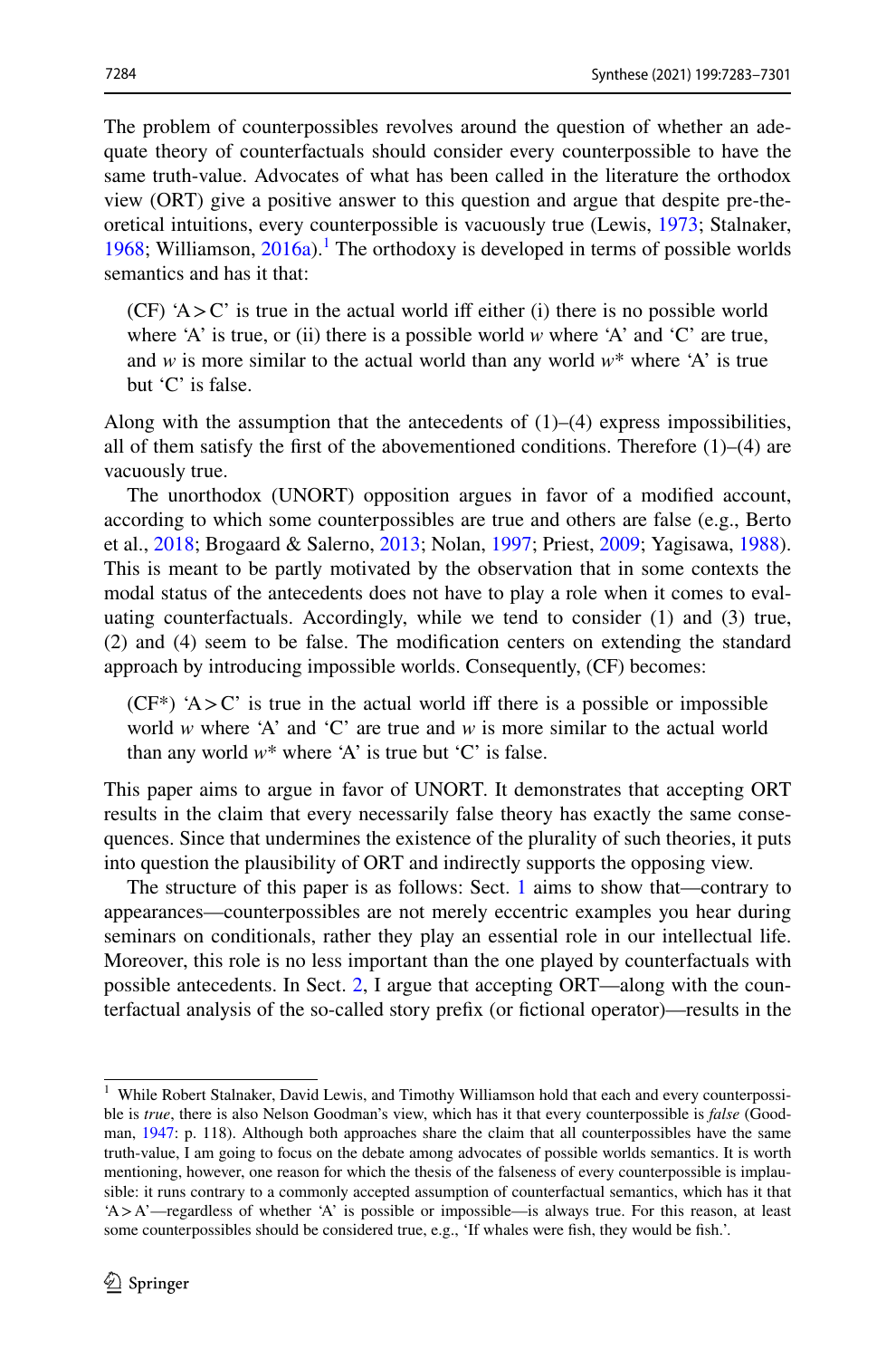false thesis that every necessarily false theory has identical consequences. If that is a consequence of orthodoxy, there are good reasons to lean towards the opposite, unorthodox approach.

One of ORT's defense strategies is to argue that UNORT's intuitions can be explained away in terms of pragmatics without giving up CF. This is meant to be done by moving the burden of the problem from the question of truth-value to the question of utterances of counterpossibles. Possible explications of this strategy are the subject of Sect. [3](#page-5-0). While three of them [\(3.1,](#page-7-0) [3.2](#page-9-0), and [3.4](#page-14-0)) have been proposed within the debate over counterpossibles, one ([3.3](#page-10-0)) is related to a similar issue, i.e., the question of reverse Sobel sequences.<sup>[2](#page-2-0)</sup> I argue that none of them succeed in addressing the main problem, i.e., none of them explain why—regardless of the vacuous truth of all counterpossibles—utterances of some counterpossibles are felicitous and assertions of others are infelicitous. Thus, the view that all counterpossibles are vacuously true should be rejected.

Before going any further, there are three things to note. I do not intend to consider any particular theory of counterfactuals. Just as there are some discrepancies between advocates of ORT, one can also fnd a plurality of UNORT views. They usually difer with respect to how they characterize the logical and metaphysical structure of worlds, which has its efect on how the problem of counterpossibles is addressed. $3$  Instead of getting into these details, I have restricted the debate to two *families* of views on counterpossibles, and argue against the thesis of one of them, i.e., the thesis that every counterpossible is vacuously true. Secondly, I do not intend to argue that there is tension between ORT and the thesis that the consequences of necessarily false theories follow trivially from their premises. It has already been shown that the thesis is a natural consequence of ORT (Lewis, [1973](#page-18-0); Williamson, [2016a](#page-18-2)). It is, however, one thing to justify the coherence of ORT and that thesis, and it is another to believe in the plausibility of that thesis. Accordingly, I am going to argue that the consequences of believing in the vacuous truth of every counterpossible are problematic enough to undermine ORT. Finally, the paper is not meant to deliver a *decisive* argument for the debate between ORT and UNORT. If '*p*' is impossible, one may provide methodological reasons for questioning the expectation that we should be able to indicate the consequences that follow non-trivially from the assumption of ' $p$ ' being the case. Nevertheless, if there is a view that gives justice to non-vacuous reasoning about impossible fctions and necessarily false theories, one is justifed in preferring this view to the view that forfeits the plausibility of such reasoning.

<span id="page-2-0"></span><sup>&</sup>lt;sup>2</sup> I am thankful to a referee of the previous version of this paper for drawing my attention to this problem.

<span id="page-2-1"></span><sup>3</sup> See, e.g., (Priest, [1997a](#page-18-7); Bjerring, [2014;](#page-17-2) Berto & Jago, [2018;](#page-17-3) Sandgren & Tanaka, [2020\)](#page-18-8).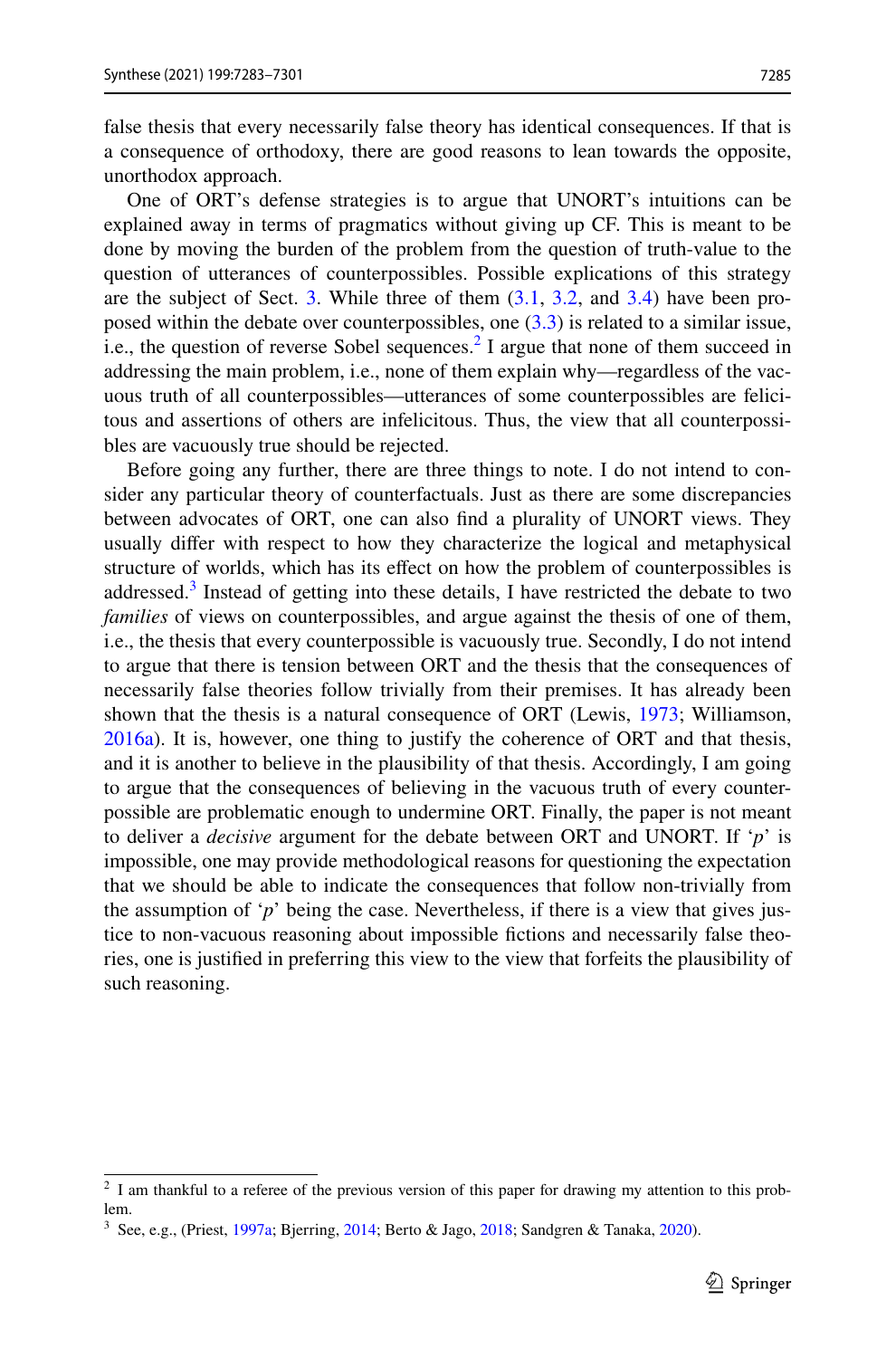## <span id="page-3-0"></span>**1 On the role of counterpossibles**

The popular examples of counterpossibles—such as  $(1)$ – $(4)$  above—may suggest that the question of their truth-values is somewhat peripheral, and how one handles such examples should not be a factor that tips the scale in favor one or another view on counterfactuals. Moreover, since a belief in diferent truth-values for propositions such as (1) and (2) usually results in radical changes of what is considered the default analysis of counterfactuals (e.g., commitments to impossible worlds), these changes may not seem worth the effort. Consequently, it seems that one could ignore folk insights about the falseness of some counterpossibles without signifcant loss for the analysis of counterfactuals in general.

While, there is no doubt that—compared to counterfactuals with merely possible antecedents—we are rarely engaged in the use of counterpossibles, that does not yet prejudge that their use is unimportant. Their importance is partly grounded in the commonness and the role of counterfactuals and counterfactual thinking in general (Byrne, [2016](#page-17-4); Epstude & Roese, [2008](#page-17-5); Perner & Rafetseder, [2011;](#page-18-9) Stenning & Van Lambalgen, [2012;](#page-18-10) Williamson, [2016b\)](#page-18-11). An example of this relates to the philosophy of fction and to the very notion of 'truth-in-fction'. It is often claimed that propositions about fctional entities such as (H): 'Holmes lived at Baker Street 221B' are not literally true, but rather true *according to Doyle's novel*. Thus, a proper analysis of (H) requires revealing its precise structure by introducing a sentential, non-factive, fctional operator (or story prefx) '*According to fction F…*,' '*Fiction F has it that*  …', or '*In F*, …' Hence the precise paraphrase of (*H*) is (*H*<sub>SP</sub>): '*According to Doyle's novel*, Holmes lived at Baker Street 221B.' In terms of possible worlds semantics,  $(H<sub>sp</sub>)$  is understood to mean that worlds that corresponds to Doyle's novel are such that in those worlds Holmes lived at Baker Street 221B. This, further, is analyzed as a counterfactual  $(H_{CF})$ : 'If what was described in Doyle's novel were true, Holmes would live at Baker Street 221B.' In virtue of this,  $(H_{\rm CP})$  is true iff  $(H_{\rm CF})$  is true (Lewis, [1978:](#page-18-12) p. 42).

If the above applies to fictions that share the laws of our world, it is difficult to fnd a non-ad-hoc reason for which it should not apply to fctions that are diferent in that respect. Consequently, if there is a fiction about some impossible object, e.g., *Sylvan's Box*,<sup>[4](#page-3-1)</sup> and if it is true that  $(S_{SP})$ : 'According to *Sylvan's Box*, there is a box that simultaneously does and does not contain an object,' one is justifed in claiming that  $(S<sub>CF</sub>)$ : 'If what was described in *Sylvan's Box* were true, there would be a box that simultaneously does and does not contain an object.' Importantly, it is not the case that everything is true according to *Sylvan's Box*. Consequently, 'If what was described in *Sylvan's Box* were true, there would be a bridge between Sydney and London' is false. Just as it is false that 'If what was described in Doyle's novel were true, there would be a bridge between Sydney and London.'

<span id="page-3-1"></span>*Sylvan's Box* is a short story which describes an impossible box that simultaneously does and does not contain an object (Priest, [1997b](#page-18-13)). A better known example of an impossible fction is *The metamorphosis* by Franz Kafka. After all, a man can't become a bug.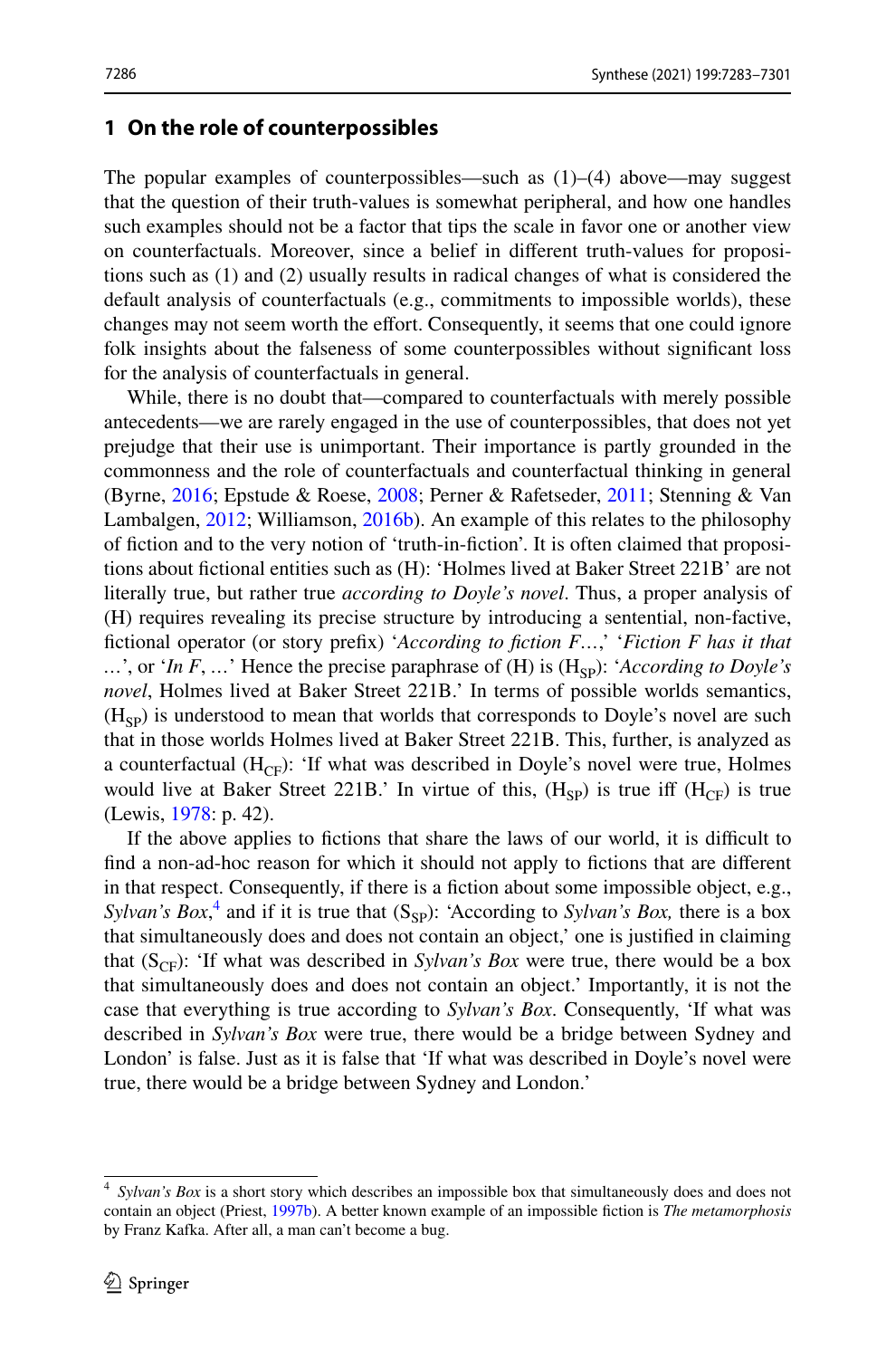Although fction and imagination play an important part in our lives, some may still consider them rather peripheral, and consequently not important enough to warrant believing in non-vacuous counterpossibles. Analysis of fiction, however, does not exhaust the reasons for believing in unorthodoxy. Just as counterfactuals with merely possible antecedents facilitate our wondering about what would happen if reality were diferent, something similar takes place in the case of counterpossibles. The diference here is that while counterfactuals with merely possible antecedents help us understand contingent aspects of reality, counterpossibles help us understand necessary truths, which are usually considered the subject of mathematics, logic, metaphysics or semantics. Hence if mathematics, logic, metaphysics or semantics has it that A, and it is actually the case that A, then it cannot be otherwise. $5$ 

If one would like to explain why it is impossible for zero to be a divider, one could argue that (5): 'If there were numbers  $n \neq 0$  and k, such that  $n \div 0 = k$ , then  $k \times 0$  would equal *n*,' and further indicate that the consequent is incompatible with the mathematical thesis that any number multiplied by 0 equals 0. Likewise, some arguments in favor or against a given view refect counterfactual thinking about this view. That includes the procedure of choosing between alternative theories, which is usually settled by considering the consequences of accepting a given theory, e.g.<sup>[6](#page-4-1)</sup>:

- (6) If paraconsistent logic were correct, every proposition would be true.
- (7) If there were an impossible world, there would also be a true contradiction in the actual world. (Lewis, [1986](#page-18-14))
- (8) If UNORT were correct, some worlds would be impossible.
- (9) If there were nonexistent objects, there would be non-self-identical objects.
- (Quine, [1948](#page-18-15); van Inwagen, [2005\)](#page-18-16)

The above are reports that meant to indicate that such-and-such view entails suchand-such consequences. In other words, they respond to the question of 'what would happen if A were the case?' where 'A' stands for the impossible. Importantly, some of the above are considered true, some false, and some are subject to debate. Some of them face replies, where it is argued that either the indicated consequences are not as problematic as they may seem or that they do not hold at all. Accordingly, advocates of paraconsistent logics argue against (6), advocates of Meinongianism argued against (9), and advocates of UNORT argue that the notion of impossible worlds does not have to be as controversial as many have claimed.

The use of counterfactuals is present not only in debates about the consequences of what is merely possible, but also in those where we consider the outcomes of impossibilities. Moreover, even though  $(6)$ – $(9)$  are counterpossibles,

<span id="page-4-0"></span><sup>5</sup> I assume that the laws or principles of logic, mathematics, semantics, and metaphysics are non-contin-gent. While some question this assumption (e.g., Miller, [2012](#page-18-17); Mortensen, [1989\)](#page-18-18), it seems that most (if not all) advocates of ORT consider the mentioned laws or principles non-contingent as well.

<span id="page-4-1"></span><sup>&</sup>lt;sup>6</sup> For the sake of argument, lets us assume that the actual world (and any other possible world) is accurately described by classical logic, modal realism, and orthodoxy about counterfactuals and existence. By orthodoxy about existence I mean allism—the view according to which everything exists (Quine, [1948](#page-18-15); Lewis, [1990](#page-18-19); van Inwagen, [1998\)](#page-18-20).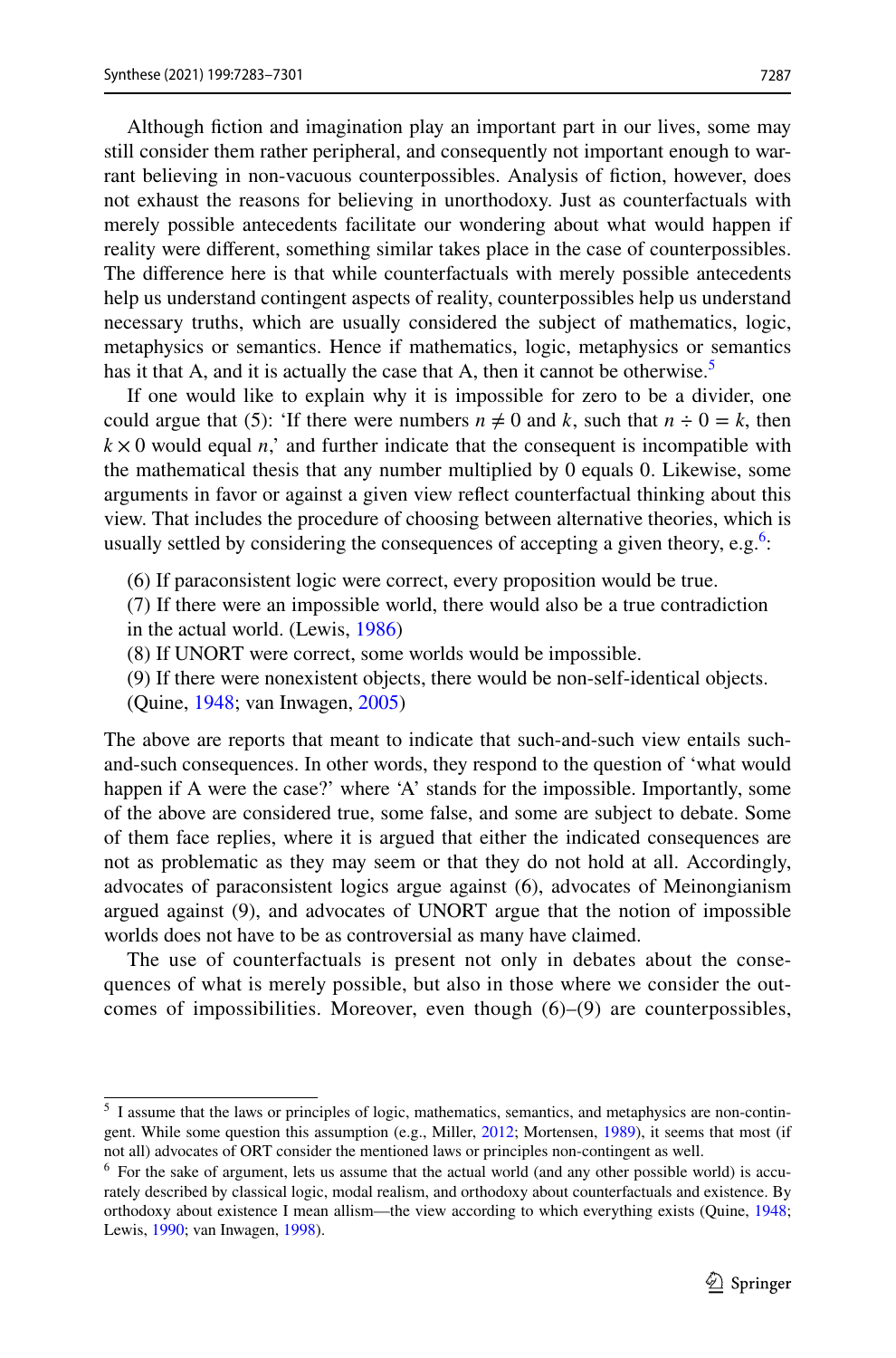there are debates over their truth-values. Consequently, it seems that due to the thesis of the vacuous truth of every counterpossible, there is some tension between ORT and the practice of academic inquiry. Accepting ORT not only undermines the value of debates over various alternative theories and their consequences, but—as is argued below—also puts into question the very possibility of such debates.

# <span id="page-5-0"></span>**2 Counterpossibles and the story prefx**

Just as the counterfactual 'If the match had been scratched, it would have lighted' allows us to indicate a consequence of a possible situation of scratching a match, (6) indicates the consequences of paraconsistent logic being correct. What—in virtue of ORT—diferentiates those two is that while the former is contingently and nonvacuously true (or false), the latter is necessarily and vacuously true. This means that (6) is true regardless of what its consequent is. Therefore, all of the below are (vacuously) true:

 $(10_{CF})$  If paraconsistent logic were correct, there would be truth-value gaps.

 $(11_{CF})$  If paraconsistent logic were correct, some contradictions would be true.

 $(12_{CF})$  If paraconsistent logic were correct, every object would be red.

 $(13<sub>CF</sub>)$  If paraconsistent logic were correct, 5 would be the highest prime number.

 $(14<sub>CF</sub>)$  If paraconsistent logic had been correct, the Vatican would have won the World Cup in 2018.

This list can be easily extended, because—according to ORT—*everything* is a consequence of paraconsistent logic being correct. This turns the view that this logic is correct into trivialism, i.e., the view that every proposition (and its negation) is true.

As mentioned above, there is a close bond between counterfactuals and propositions that contain a story prefx. While the fctional operator is usually considered one that helps in analyzing the question of 'truth-in-fction,' the theoretical mechanism that stands behind making use of this operator goes beyond that:

In general, the fction mentioned in a story prefx can be *any representation whatsoever*: a story, a scientifc theory, or a metaphysical speculation. The basic point is unafected: so long as you are not independently committed to regarding this representation as true, when you assent to 'In *F*, *P*' you incur no obligation to assent to '*P*' by itself. (Rosen, [1990](#page-18-21): pp. 331–332)

In virtue of this, even though it is actually false that (L) 'There exists a planet between Mercury and the Sun,' it is true that  $(L_{SP})$  'According to Le Verrier's hypothesis, there exists a planet between Mercury and the Sun.' Just as in the previous cases of expressions that contain a story prefix, the truth-value of  $(L_{SP})$  depends upon the truth-value of its paraphrase,  $(L_{CF})$  'If Le Verrier's hypothesis had been correct, there would have existed a planet between Mercury and the Sun.' Likewise,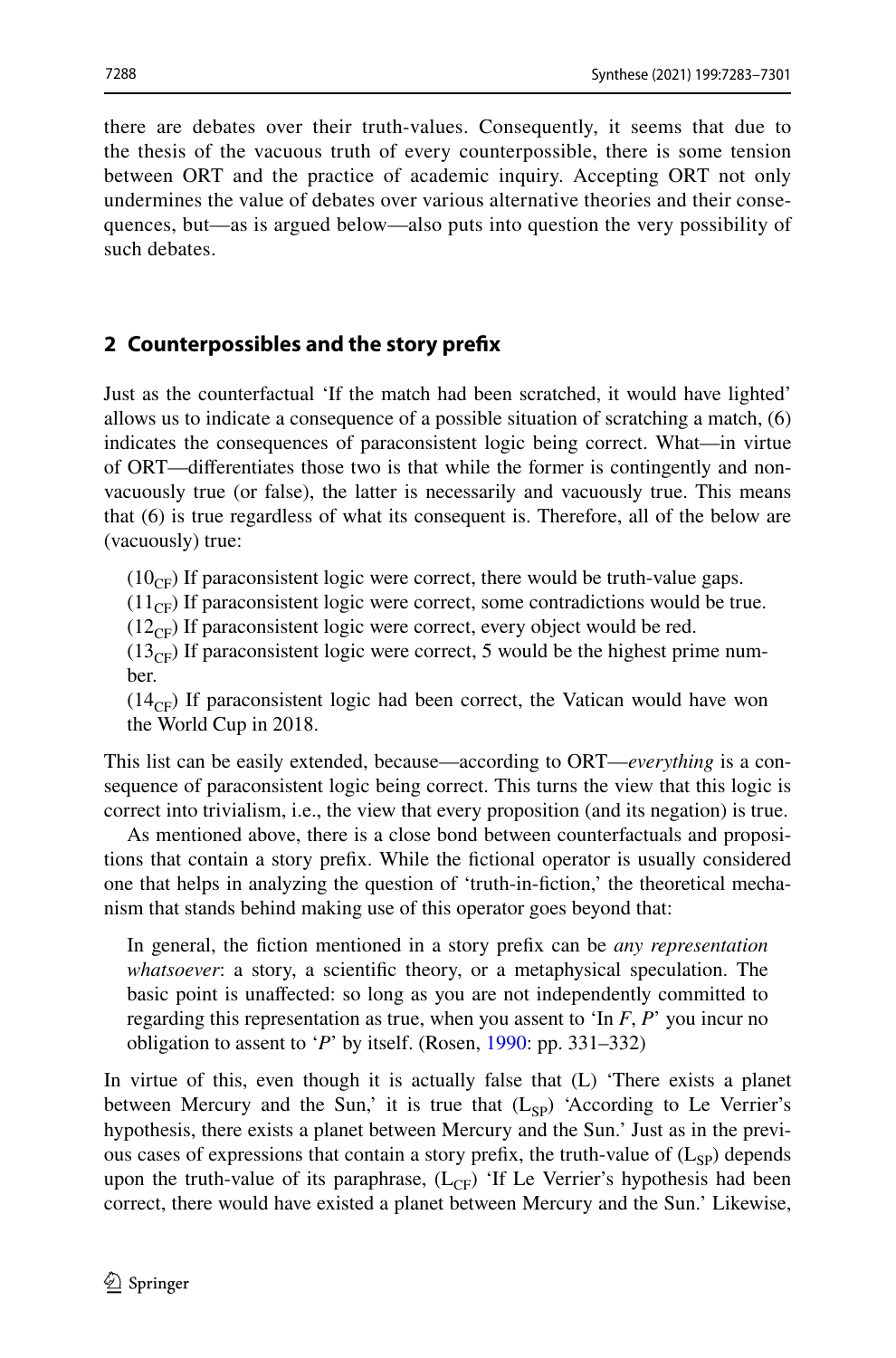the falseness of  $(L^*_{\text{SP}})$  'According to Le Verrier's hypothesis, phlogiston exists' is grounded in the falseness of the corresponding counterfactual  $(L^*_{CF})$  'If Le Verrier's hypothesis had been correct, phlogiston would have existed.'

Nowadays we know that Le Verrier's hypothesis is false. Nevertheless, since it is contingently false, the domain of possible worlds contain worlds that correspond to the hypothesis. This allows one to contrast Le Verrier's hypothesis with other contingently false theories and hypotheses, such as the Ptolemaic model or the phlogiston theory, by pointing out diferent consequences of them being correct. Nevertheless, even though ORT allows for justifying the truth of  $(L_{CF})$  and the falseness of  $(L_{CF}^*)$ , it breaks down when it comes to hypotheses that are necessarily false. That seems to be an important limitation, for in an appropriate conversational situation, e.g., a lecture on Meinongianism, one may stipulate (M): 'Some objects do not exist,' and further draw consequences from its truth. Naturally, one does not have to believe in the literal truth of  $(M)$ , but rather in  $(M_{sp})$ : '*According to Meinongianism*, some objects do not exist.' The truth-value of  $(M_{\rm sp})$  is independent of what your view on the existence is. This is merely a report of what the thesis of Meinongianism is, and as long as it is not shown that Meinongianism is not committed to the nonexistence of some objects,  $(M_{SP})$  is true. It is safe to assume that for the same reason  $(MR_{SP})$ : '*According to Meinongianism*, every object is red' is false.

In virtue of the bond between analysis of the story prefx and counterfactuals, 'According to  $F$ ,  $P$ ' is true iff 'If what was described in  $F$  were the case,  $P$ ' is true. Consequently  $(M_{SP})$  is true iff  $(M_{CF})$  'If Meinongianism were correct, some objects would not exist' is true as well. Accordingly, the falseness of  $(MR_{SP})$  should entail the falseness of  $(MR_{CF})$  'If Meinongianism were correct, every object would be red.' Since advocates of ORT are committed to the vacuous truth of this counterfactual, they are also committed to the truth of  $(MR_{CF})$ .<sup>[7](#page-6-0)</sup> Moreover—in virtue of ORT—the truth of  $(10_{CF})$ – $(14_{CF})$  entails the truth of:

- $(10<sub>SP</sub>)$  According to paraconsistent logic, there are truth-value gaps.
- $(11<sub>SP</sub>)$  According to paraconsistent logic, some contradictions are true.
- $(12<sub>SP</sub>)$  According to paraconsistent logic, every object is red.
- $(13<sub>SP</sub>)$  According to paraconsistent logic, 5 is the highest prime number.
- $(14<sub>SP</sub>)$  According to paraconsistent logic, the Vatican won the World Cup in 2018.

This however should not be the case. Just as it is false that 'According to Le Verrier's hypothesis, phlogiston exists,' it is also false that 'According to paraconsistent

<span id="page-6-0"></span> $<sup>7</sup>$  Here I assume that advocates of ORT favor an analysis of the story prefix in terms of counterfactuals.</sup> While not all of the advocates of ORT explicitly argued in favor of this analysis, that seems to be partly grounded in the fact that not all of them were interested in an analysis of fction in the frst place. Nevertheless, those, who indeed were involved in it pointed to the close analogy between the story prefx and counterfactuals: "Reasoning about truth in fction is very like counterfactual reasoning" (Lewis, [1978:](#page-18-12) p. 42). Further, as long as one does not want to consider the story prefx to be a primitive notion (Rosen, [1990](#page-18-21): p. 344), there are good reasons to believe the most accurate analysis of "According to *F*, *P*" is the one provided in terms of corresponding counterfactuals (Hale, [1995](#page-18-22): p. 76).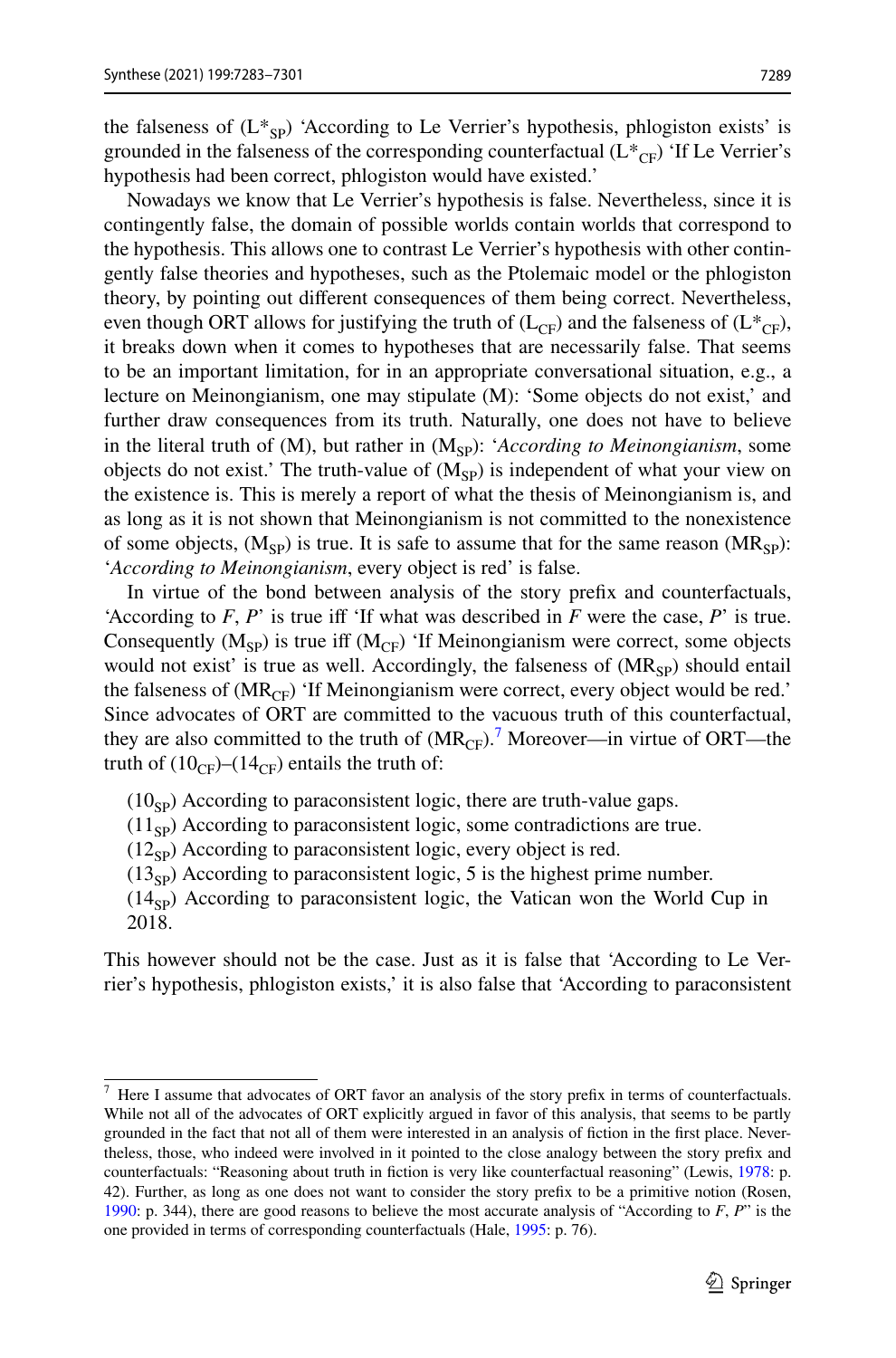logic, 5 is the highest prime number,' or 'According to Meinongianism, every object is red.'

Paraconsistent logic and Meinongianism are not the only ones that, in virtue of ORT, have consequences that follow trivially. Since every counterpossible is true, every proposition is a consequence of every false theory of mathematics, logic, metaphysics or semantics. Moreover, since there is not a single consequence of paraconsistent logic being correct that is not also a consequence of UNORT, Meinongianism, or intuitionistic logics being correct, it is not easy to draw a distinction between them. Even if their initial assumptions, axioms, and subjects had been diferent, all of them result in the very same consequences. This ultimately makes counterfactual thinking about necessarily false theories either impossible or pointless. After all, there is no consequence of one necessarily false theory that is not a consequence of any other necessarily false theory. The existence of academic inquiries shows the opposite. Even if classical logic is the one that adequately described our reality, we can draw a distinction between various non-classical logics. Thus, if the consequence of ORT denies this, one can question the plausibility of ORT.

An advocate of orthodoxy might respond to the above criticism in two ways. The frst one is to argue that our intuitions about the falseness of some counterpossibles can be explained away without rejecting ORT. Varieties of this response are the subjects of Sects. [3.1–](#page-7-1)[3.3](#page-10-0). The second is to argue that the mere truth of every counterpossible does not prove that every necessarily false theory turns into trivialism. This response is the subject of Sect. [3.4.](#page-10-0)

# <span id="page-7-1"></span>**3 Assertions and arguments**

One of the reasons for which some counterpossibles are considered false is due to the non-vacuous consequences of necessarily false theories. Thus, some propositions of the form 'According to  $F$ ,  $P$ ' or 'If  $F$  were correct,  $P$ ' (where  $F$  stands for an implicit or explicit impossibility) are false. While (7) is true, the negation of this, (7\*) 'If there were an impossible world, there would be no true contradiction in the actual world' is false. $8$  This leads to the question of how to reconcile the intuition that  $(7^*)$  is false and the ORT's thesis that it—as any other counterpossible—is actually true.

#### <span id="page-7-0"></span>**3.1 David Lewis on counterpossibles**

One way of explaining this is to move the burden of the problem from semantics to pragmatics and claim that the mentioned intuition has its roots in a confation of a counterpossible's truth-value and its assertion. Consequently, the mere fact that we do not assert (7\*) does not entail its falseness. While this seems to be the case, one

<span id="page-7-2"></span><sup>8</sup> In this particular case I assume Lewis' modal realism and spatiotemporal nature of worlds.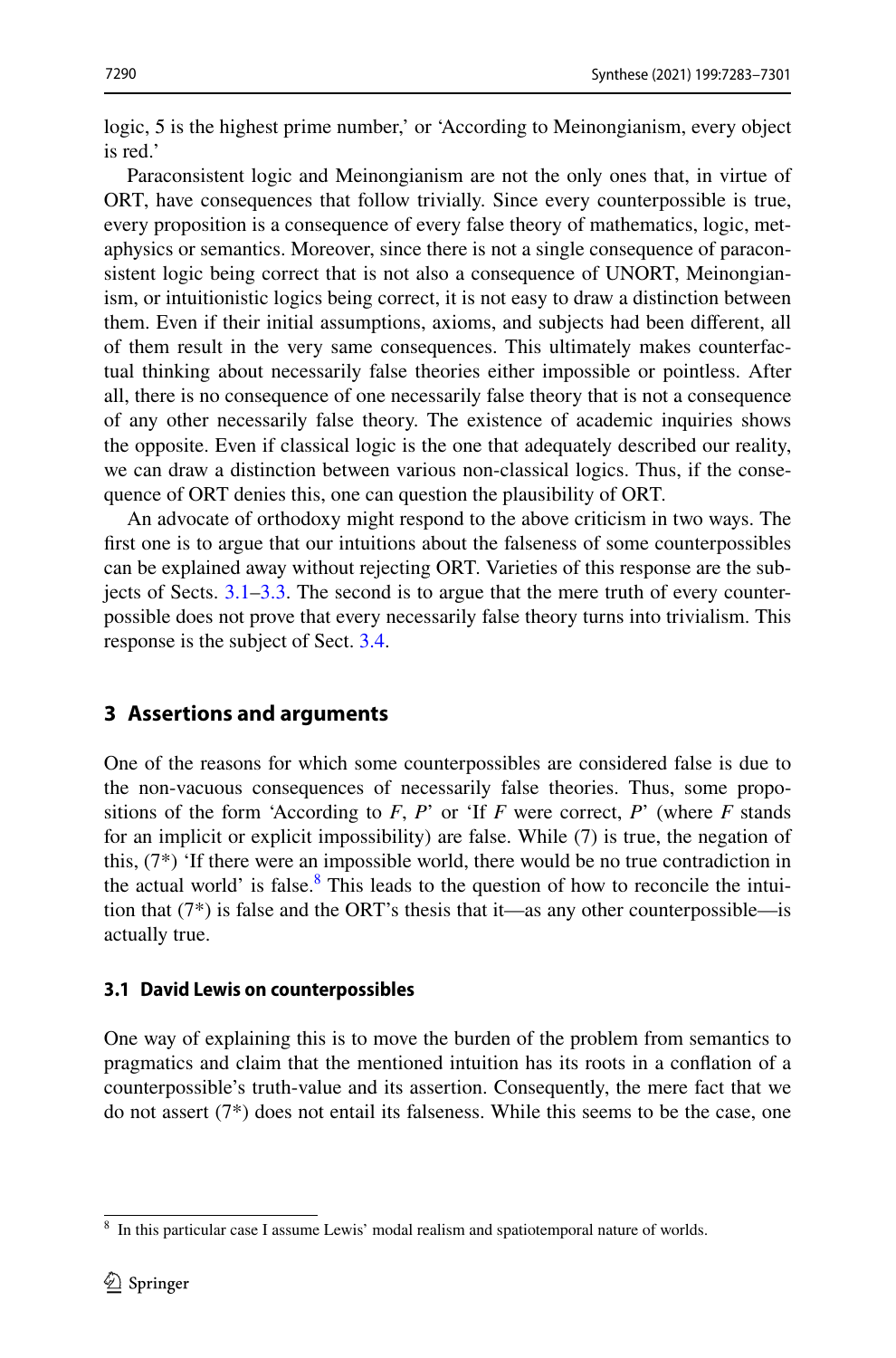might raise the question of why  $(7^*)$ —contrary to  $(7)$ —has not been asserted. To this, David Lewis responded:

We have to explain why things we do want to assert are true (or at least why we take them to be true, or at least why we take them to approximate to truth), but we do not have to explain why things we do not want to assert are false. We have plenty of cases in which we do not want to assert counterfactuals with impossible antecedents, but so far as I know we do not want to assert their negations either. Therefore they do not have to be made false by a correct account of truth conditions; they can be truths which (for good conversional reason) it would always be pointless to assert. (Lewis, [1973](#page-18-0): p. 25)

The above could act as an explanation only if neither  $(7)$  nor  $(7^*)$  had been asserted. That, however, is not the case. The frst one expresses the problematic consequence of conjoining modal realism's understanding of '*p* is true in world *w*' and the notion of impossible worlds. As Lewis later argued, a belief in an impossible world *w*1, such that in  $w_1 p\&\sim p$ , would entail the truth of 'at  $w_1 p$ , and it is not the case that at  $w_1$  *p*' at the actual world (Lewis, [1986:](#page-18-14) p. 7). This was meant to show that since a belief in  $w_1$  entails the truth of a contradiction in the actual world, one should not believe in impossible worlds. Counterfactual (7) adequately describes the consequence of extending modal realism by introducing spatiotemporal impossible worlds, and it has indeed been asserted. Hence, we do assert counterfactuals with impossible antecedents. Importantly, we do not assert all of them, but only some. Just as in the case of other counterfactuals.

Lewis' response leaves open one more option. This is to claim that the reason for which one does not assert those counterpossibles, which advocates of UNORT recognizes as false, is that—considering conversational reasons—asserting such counterpossibles is pointless. While this could apply to cases such as  $(13_{CF})$  or  $(14_{CF})$ , where it is not easy to fnd any relevance between the antecedent and a consequent, many examples seem to be worth asserting. Since there are conversations in which (7) is asserted, and since (7) and (7\*) have the same subject matter and (according to ORT) both are true, it is difficult to find a reason for which  $(7^*)$  would be pointless to assert. As a matter of fact, asserting  $(7)$  and  $(7^*)$  would allow one to indicate some highly implausible consequences of extending modal realism by introducing impossible worlds. In virtue of the commonly accepted rule of conjunction of coun-terfactual consequences, conjunction of (7) and (7\*) results in (7\*\*)<sup>[9](#page-8-0)</sup>: 'If there were an impossible world, some contradictions would be true in the actual world *and* no contradiction would be true in the actual world.' Counterpossible  $(7^{**})$  shows that the extension of modal realism would result not only in true contradictions, but also in the apparent inconsistency of such an extension of modal realism. There is an important diference between those two outcomes. The frst one makes the extension unacceptable for those who do not believe in a true contradiction. The last one makes it unacceptable even for those who believe in the truth of some contradiction, but who do not want to believe in a theory that is self-contradictory. For it is one

<span id="page-8-0"></span><sup>&</sup>lt;sup>9</sup> The rule has it that  $(A > C)$ & $(A > B) \rightarrow (A > (C \& B))$ .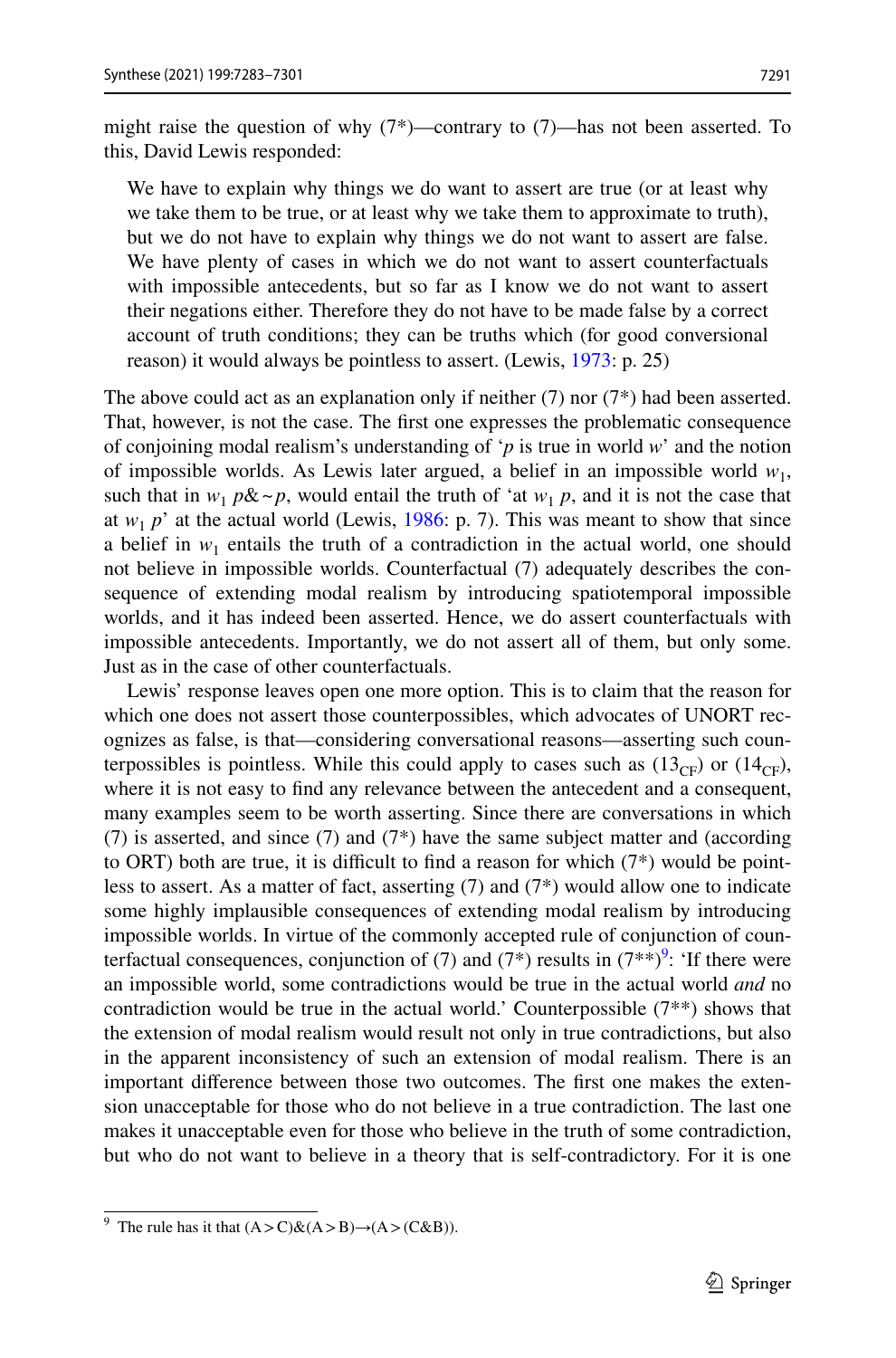thing to believe in true contradictions, and it is another to believe in an inconsistent theory. $10$ 

(7) and (7<sup>\*</sup>) are by no means special cases. If every counterpossible  $A > C'$  is vacuously true, any assertion of 'A>( $C&~C$ )' allows one to prove the inconsistency of 'A.' Thus, if 'A > C' (as in (7)) is meant to indicate the disturbing consequences of 'A' being the case, so is 'A>( $C&~C$ ' (as in (7\*\*)). Accordingly, if both  $A > C'$  and  $A > C'$  are true, and it is not pointless to assert the first one, then the assertion of the second is also motivated. Therefore, if conversational irrelevance is supposed to be the only difference between  $(7)$  and  $(7^*)$  (i.e., a counterpossible that UNORT considers to be false), the question of why the latter is not asserted remains unaddressed.

## <span id="page-9-0"></span>**3.2 Assertions and counterpossibles**

Another orthodox approach to counterpossibles has been proposed by Nina Emery and Christopher Hill [\(2017](#page-17-6)). The main diference between theirs and Lewis' approach to counterpossibles is that they do admit that some counterpossibles are asserted. Their explanation of which counterpossibles are asserted and which are not is based on reference to the well-known views of Paul Grice [\(1975](#page-18-23)) concerning the maxims and implicatures of conversation. Among the maxims that are supposed to govern conversations, the Maxim of Quantity advises you *to make your contribution as informative as is required for the current purposes of the exchange*. Accordingly, Emery and Hill claim that.

if a speaker asserts a proposition that is trivially true, and therefore uninformative, the audience will assume that the speaker intends to communicate a more substantial proposition that is related to the asserted proposition in subject matter and will look around for salient propositions that have these properties. (Emery & Hill, [2017:](#page-17-6) p. 139)

Thus, assuming that a speaker and his or her audience obey Gricean maxims, the aim of asserting (1) is to communicate  $(1^*)$ : 'Every fish has gills.' The fact that  $(1^*)$ is a true and substantial proposition, which is related to (1), and which cannot be communicated by asserting  $(2)$ , explains why we tend to assert  $(1)$  and not  $(2)$ . The mere assertion of (1), however, does not have to entail the falseness of (2) (Emery  $\&$ Hill, [2017:](#page-17-6) p. 139). Accordingly, one does not have to change the semantic analysis or introduce impossible worlds in order to address the intuitions that underpin the problem of counterpossibles. These intuitions may be explained away by indicating that the reason for which some counterpossibles are asserted is that such assertions allow for an indirect expression of a true and substantial (i.e., non-vacuous) proposition.

<span id="page-9-1"></span><sup>&</sup>lt;sup>10</sup> One of the few examples of this is dialetheism (Priest, [2006](#page-18-24)). While dialetheism has it that 'Some contradictions are true,' that does not have to make the theory inconsistent. To render it inconsistent, one would have to prove that dialetheism is also committed to the thesis that 'No contradiction is true.'.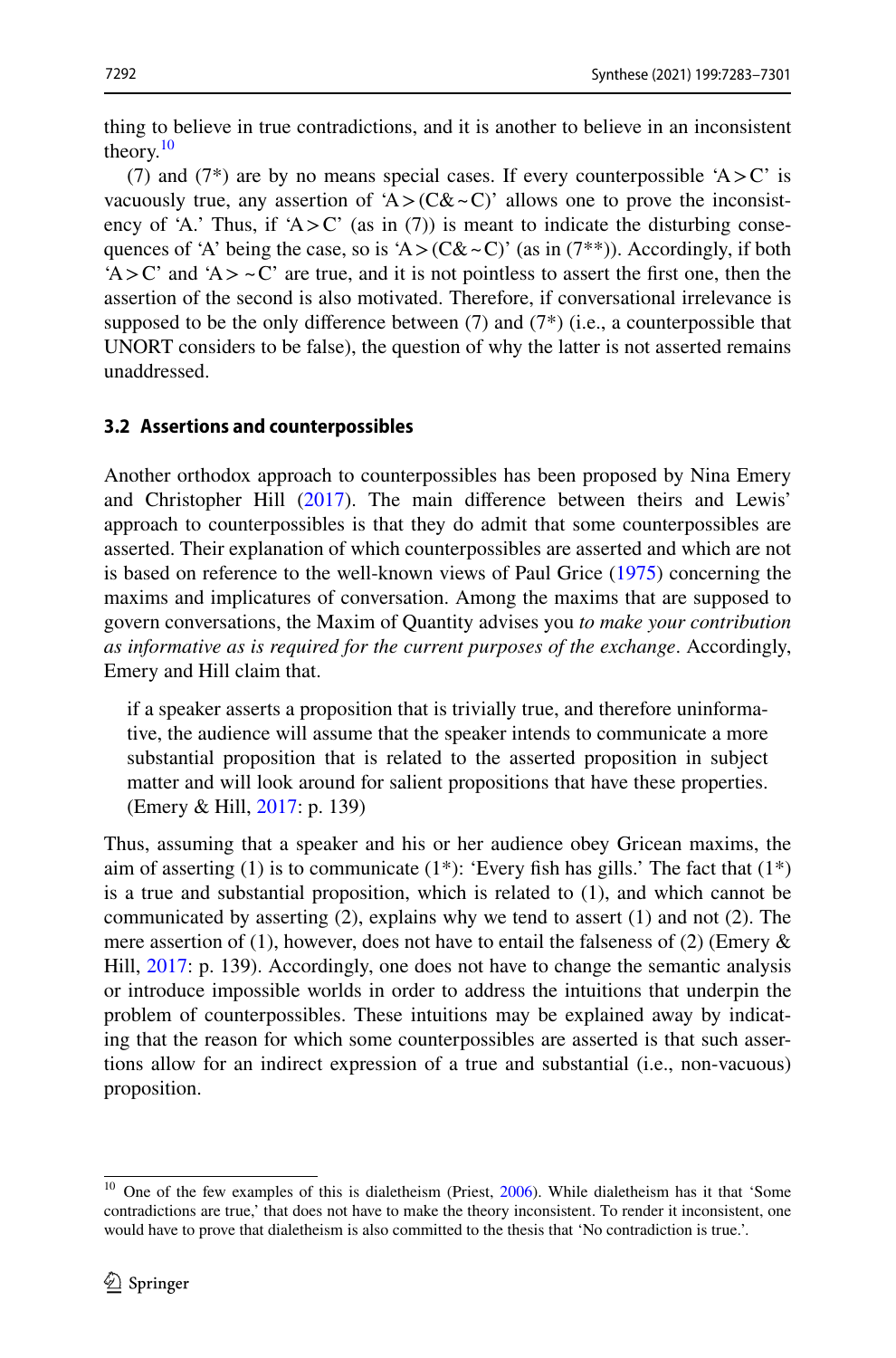There are two problematic aspects of this approach. The frst one is directly related to examples such as  $(10_{CF})$ – $(14_{CF})$ , the other concerns a more general question concerning the debate over counterpossibles. Following Emery and Hill's analysis, one would have to admit that the reason for which we tend to assert  $(11_{CF})$ and not  $(10<sub>CF</sub>)$  is that it allows for expressing 'a more substantial proposition that is related to the asserted proposition in subject matter.' It seems that what one might communicate by asserting  $(11_{CF})$  (as opposed to asserting  $(10_{CF})$ ) is precisely a consequence of paraconsistent logic. Considering that,  $(11_{SP})$ : 'According to paraconsistent logic, some contradictions are true' is one of the natural candidates of a proposition that could be indirectly expressed by asserting  $(11_{CF})$ . Proposition  $(11_{SP})$ , however—in virtue of the paraphrase of the story prefx to subjunctive conditional, and the thesis of ORT—is vacuously true. Assuming that by 'more substantial proposition' Emery and Hill mean a proposition that is not vacuously true, their analysis does not explain why  $(11_{CF})$  is asserted and  $(10_{CF})$  is not. In order to change this, one would have to provide either an alternative paraphrase of expressions that contain a story prefix or reasons for which  $(11_{SP})$  should not be considered a proposition that is indirectly expressed by asserting  $(11_{CF})$ .

The second problem is that this approach allows to put into a question the standard possible world semantics. Emery and Hill use a line of argumentation which is meant to support the orthodox view against the charge outlined by advocates of UNORT. This means that it purports to reveal that one can explain away pre-theoretical intuitions about counterpossibles with the view that while some counterfactuals with merely possible antecedents are false, each and every counterfactual with an impossible antecedent is true. However, if—as Emery and Hill claim—an assertion of  $(1)$  does not affect the truth-value of  $(2)$ , one may adopt the very same strategy to claim that every *counterfactual* is vacuously true. After all, just as in the case of counterpossibles, we can indicate propositions that are indirectly expressed by asserting counterfactuals with merely possible antecedents. Thus assuming—for the sake of argument—that every counterfactual is vacuously true, the assertion of 'If Christopher Columbus had reached the place he was planning to reach in 1492, he would have arrived in India' can be explained by the fact that this allows one to indirectly express a more substantial proposition that is related to the asserted proposition in subject matter, e.g., 'Christopher Columbus was planning to reach India.' As a result, this pragmatic approach equally undermines believing in nonvacuous counterpossibles as it does believing in the non-vacuous truth of counterfactuals with merely possible antecedents. This consequence, however, goes against the primary motivation for the orthodox analysis of counterfactuals.<sup>[11](#page-10-1)</sup>

#### <span id="page-10-0"></span>**3.3 Epistemically irresponsible utterances**

From ORT's point of view, the problem of counterpossibles is not the only one where the assertion of a true counterfactual is infelicitous. The other one is known

<span id="page-10-1"></span> $11$  See (Sendłak, [2019\)](#page-18-25).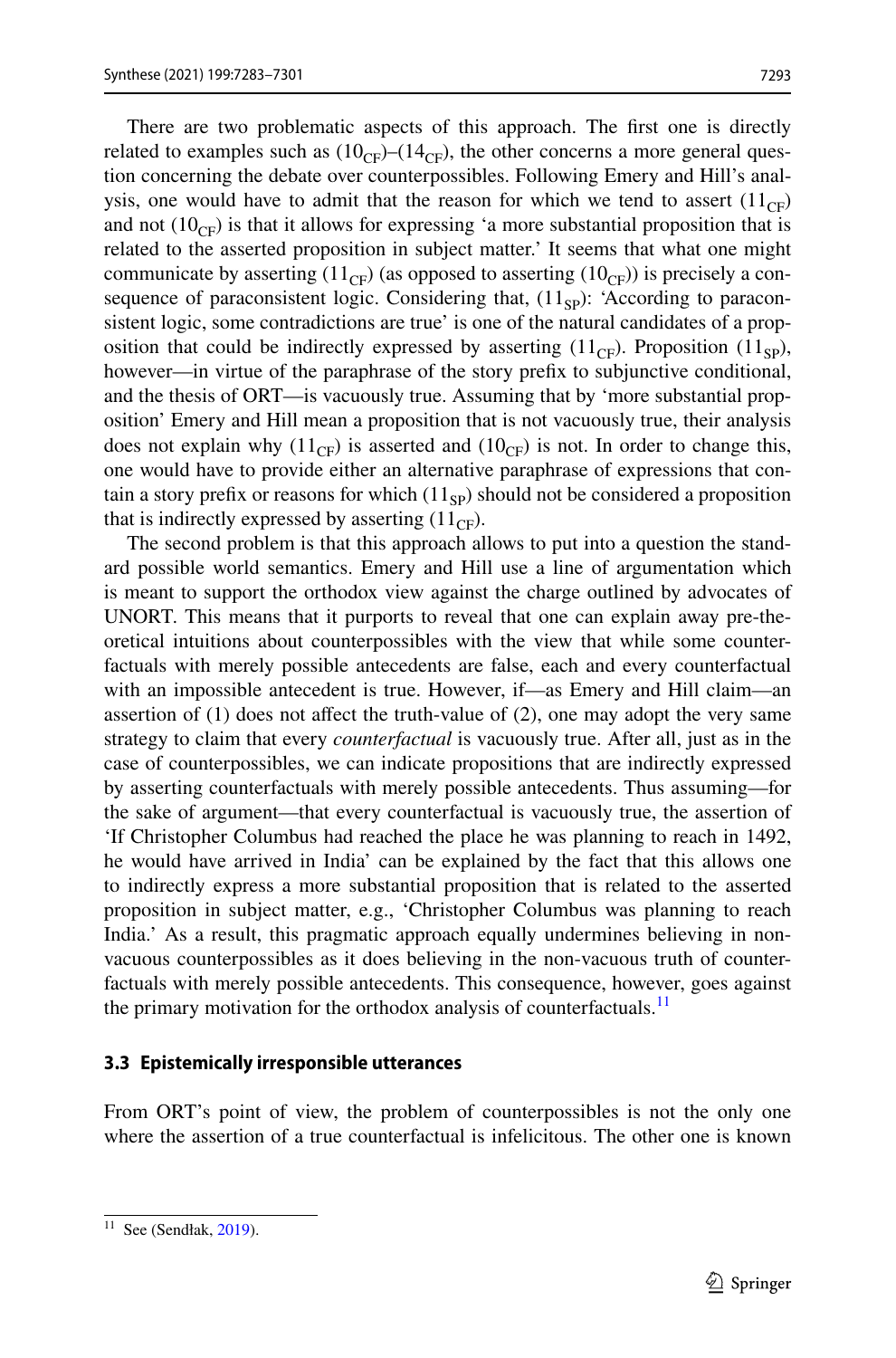as the problem of reverse Sobel sequences (RSS). Consider a conversation about Sophie, who is a fan of a baseball player, Pedro:

(Sa) If Sophie had gone to the parade, she would have seen Pedro.

(Sb) But if Sophie had gone to the parade and been stuck behind a tall person, she would not have seen Pedro.

Both counterfactuals are true, and both can be asserted in the same conversation. The above is an example of a Sobel sequence, and it fnds an elegant explanation in terms of the standard possible worlds semantics (e.g., Lewis, [1973](#page-18-0): p. 10). The sequence, however, becomes more problematic to explain if one changes the order of assertions, i.e., in the case of a reverse Sobel sequence:

(S\*a) If Sophie had gone to the parade and been stuck behind a tall person, she would not have seen Pedro.

(S\*b) But if she had gone to the parade, she would have seen Pedro.

While the truth-values of the above counterfactuals did not change, it seems that there are good reasons to consider such a sequence of assertions infelicitous. This observation led some to argue against the standard possible worlds semantics for counterfactuals and to propose alternative dynamic approaches towards RSS (Gillies, [2007;](#page-18-26) von Fintel, [2001\)](#page-18-27). Others seek to explain the infelicity of reverse Sobel sequences without giving up the standard view. One such explanation has been proposed by Sarah Moss, and it is based on the notion of epistemically irresponsible utterances (EI):

It is epistemically irresponsible to utter sentence *S* in context C if there is some proposition φ and possibility µ such that when the speaker utters *S*:

- (i) *S* expresses φ in C
- (ii)  $\varphi$  is incompatible with  $\mu$
- $(iii)$   $\mu$  is a salient possibility
- (iv) The speaker of *S* cannot rule out  $\mu$ . (Moss, [2012](#page-18-28): p. 568)<sup>[12](#page-11-0)</sup>

In virtue of EI, since the assertion of  $(S^*a)$  raises the salient possibility of Sophie being stuck behind a tall person, assertion of  $(S^*b)$  is epistemically irresponsible. As Moss explains:

Someone who utters  $(S^*b)$  generally will not be able to rule out the possibility that if Sophie had gone to the parade, she might have been stuck behind a tall person. Hence EI entails that it is epistemically irresponsible to utter (S\*b), since:

(i)  $(S^*b)$  expresses the proposition that Sophie would have seen Pedro if she had gone to the parade.

<span id="page-11-0"></span> $12$  A possibility  $\mu$  is taken to be either a true proposition (e.g., 'If Sophie had gone to the parade, she *might* have been stuck behind a tall person') or a possible world (e.g., a world where Sophie attends the parade and where she stands behind a tall person) (Moss, [2012](#page-18-28): pp. 569–573). While this leaves room for slightly diferent interpretations and applications of EI, it should not afect the main point of my argument.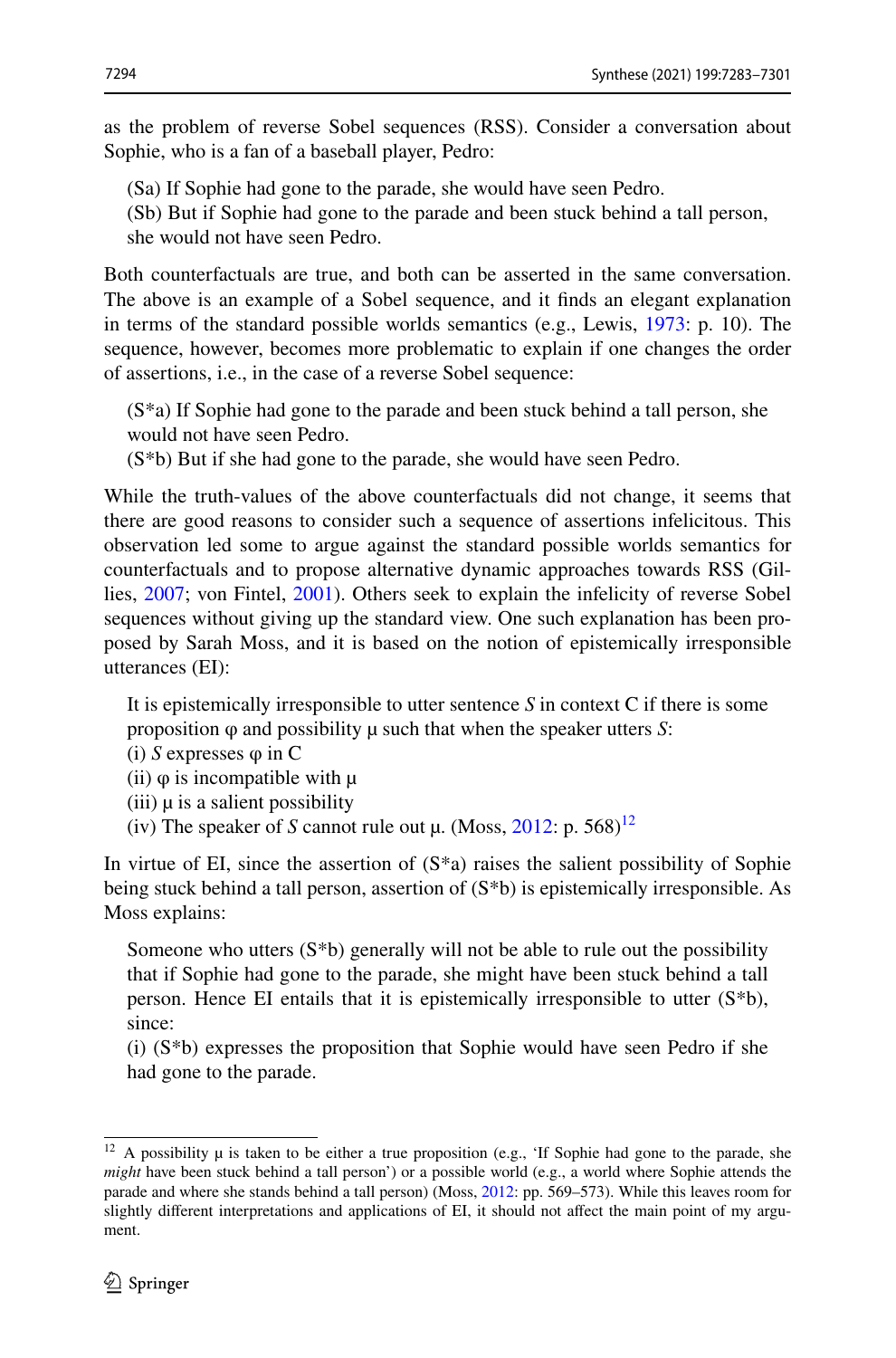(ii) The proposition that Sophie would have seen Pedro if she had gone to the parade is incompatible with the possibility that Sophie might have been stuck behind a tall person if she had gone to the parade.

(iii) The possibility that Sophie might have been stuck behind a tall person if she had gone to the parade is a salient possibility.

(iv) The speaker of  $(S^*b)$ , at the time at which she utters  $(S^*b)$ , cannot rule out the possibility that Sophie might have been stuck behind a tall person if she had gone to the parade. (Moss, [2012:](#page-18-28) p. 569)

Thus, even though both  $(S^*a)$  and  $(S^*b)$  are true, there is a pragmatic explanation for why the utterance of one of them is infelicitous. The explanation has it that the assertion of (S\*b) is an example of an epistemically irresponsible assertion.

As mentioned, the problem of RSS is in some sense similar to the problem of counterpossibles. In both cases, an advocate of the standard possible worlds analysis (or ORT) faces the question of why an utterance of some true counterfactuals is infelicitous. Moreover—as Sarah Moss claims—EI does not just explain RSS but is meant to be a general principle governing assertability (Moss, [2012:](#page-18-28) p. 568). That suggests that EI might be a helpful tool for orthodoxy in the debate over counterpossibles, for it may explain why—regardless of their vacuous truth—the utterance of some counterpossibles is felicitous and the utterance of others is infelicitous. It seems, however, that the notion of epistemically irresponsible assertion fails to provide support for ORT against UNORT. The reason for this is that as far as counterpossibles go, it is impossible to satisfy one of the essential conditions of EI. Consider two counterpossibles:

 $(M<sub>CF</sub>)$  If Meinongianism were correct, some objects would not exist.

 $(MR<sub>CF</sub>)$  If Meinongianism were correct, every object would be red.

An advocate of UNORT believes that, of the two, the frst one is true and the second is false. This difference makes it felicitous to assert  $(M_{CF})$  and infelicitous to assert  $(MR<sub>CF</sub>)$ . An advocate of ORT may try to explain the infelicity of an utterance of  $(MR<sub>CF</sub>)$  by showing that such an utterance is epistemically irresponsible. This, however, requires ( $MR_{CF}$ ) to express a proposition that is incompatible with a possibility raised by  $(M_{CF})$ . Meanwhile, there is no such possibility. After all, if it is impossible for Meinongianism to be correct, it is also impossible for Meinongianism to be correct *and* for some objects to not exist.

Alternatively, one may combine Moss's view with the proposal of Emery and Hill. This will result in considering  $\mu$  correlated not with a possible world but with an indirectly expressed, true proposition. Thus, in the case of  $(M_{CF})$ ,  $\mu$  has it that  $(M_{SP})$  'According to Meinongianism, some objects do not exist,' and the proposition  $\varphi$  expressed by (MR<sub>CF</sub>) is (MR<sub>SP</sub>) 'According to Meinongianism, every object is red.' While this may help overcome the problem of  $\mu$  not being possible, it still does not explain the infelicity of the assertion of  $(MR_{CF})$ . This is due to the failure to satisfy condition (ii) of EI, which has it that  $(MR_{SP})$  has to be *inconsistent* with  $(M_{SP})$ . Since, in virtue of ORT, both are vacuously true, there is no inconsistency between them. As Moss claims, the question of whether there is any inconsistency between  $\mu$  and  $\varphi$  is meant to be determined by conversational common ground (Stalnaker,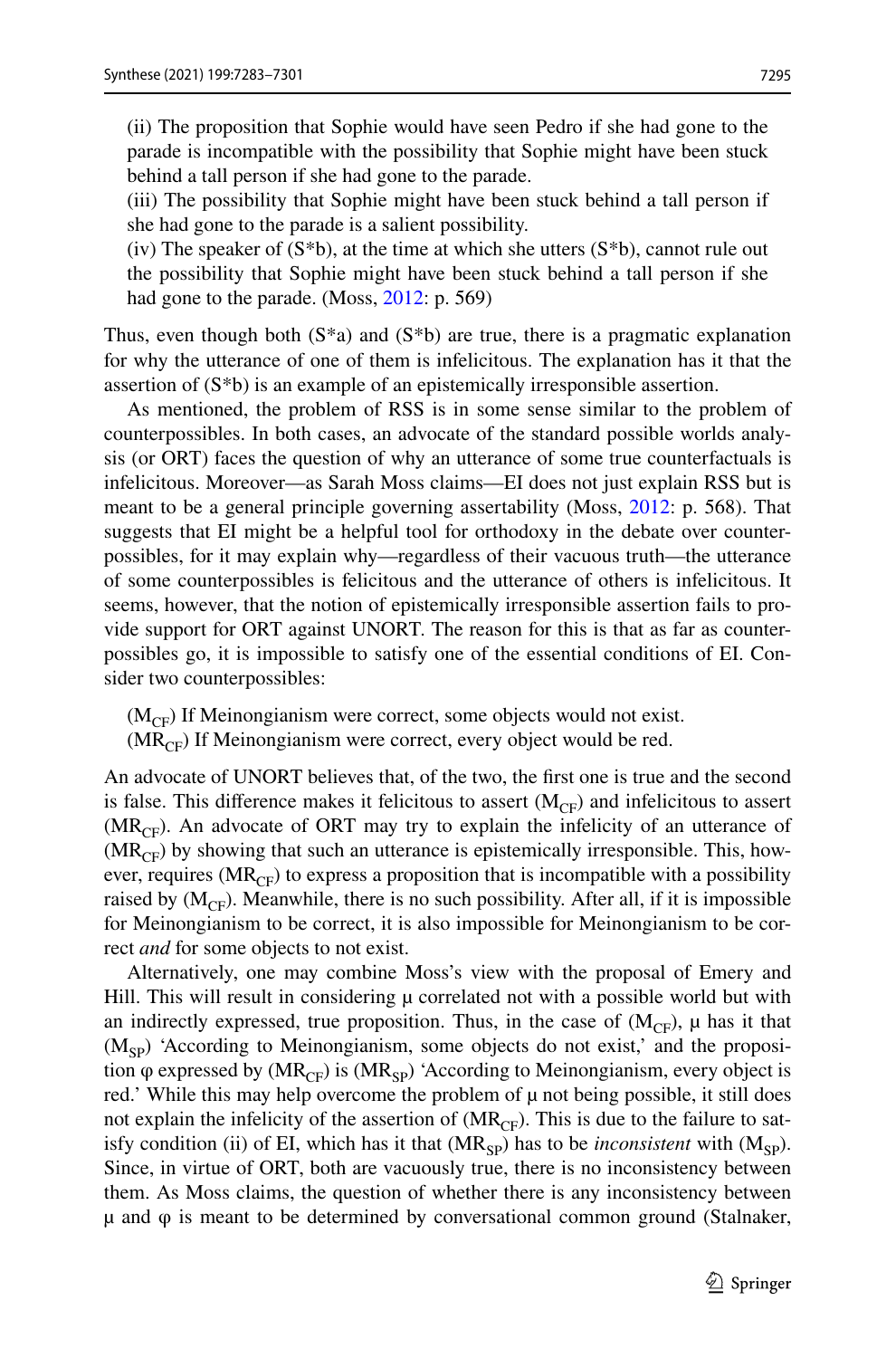[2002](#page-18-29); Moss, [2012](#page-18-28): p. 560). Thus, unless ORT is *not* part of the common ground, there is no inconsistency between  $(MR_{SP})$  and  $(M_{SP})$ . Accordingly, since there is no possible  $\mu$  raised by (M<sub>CF</sub>), there is no reason for which an utterance of (MR<sub>CF</sub>) should be considered epistemically irresponsible. $^{13}$  $^{13}$  $^{13}$ 

The assumption about  $\mu$  being possible not only makes EI difficult to apply to the problem of counterpossibles but also raises a worry about whether the notion of epistemically irresponsible utterances provides a complete explanation of RSS. This worry relates to those case of RSS that are sequences of counterpossibles, e.g., (K) and  $(K^*)$ :

(Ka) If Kate had squared the circle, she would have become a famous mathematician.

(Kb) But if Kate had squared the circle and it had never been revealed, she would not have become a famous mathematician.

Regardless of whether one favors ORT or UNORT, both (Ka) and (Kb) are considered true. Moreover, the above sequence is a felicitous one. As opposite to this, it seems that advocates of ORT and UNORT will consider the sequence below infelicitous:

(K\*a) If Kate had squared the circle and it had never been revealed, she would not have become a famous mathematician.

(K\*b) But if Kate had squared the circle, she would have become a famous mathematician.

In order to justify the irresponsibility of an utterance of  $(K^*b)$ , there would have to be a possibility raised by  $(K^*a)$  that would be incompatible with a proposition expressed by  $(K * b)$ . Since it is impossible to square the circle, it is also impossible to square the circle and to never reveal doing so. Likewise, if  $\mu$  is meant to be a true proposition and not a possible world, in the case of  $(K^*b)$  it ought to be 'If Kate had squared the circle, it *might* never have been revealed that she did.' Due to the necessary truth 'If Kate had squared the circle, it would have been revealed that she did,' the mentioned  $\mu$  is necessarily false. Hence it is not a salient possibility. That means that there is no  $\mu$  raised by  $(K^*a)$ . Thus, there is no reason for considering an assertion of (K\*b) epistemically irresponsible.

Sequences  $(K)$  and  $(K^*)$  provide motivation for an alternative explanation of the pragmatics of counterfactuals—one which takes into consideration utterances of counterpossibles. Importantly, such an explanation ought to be of interest to both ORT and UNORT. While in the case of UNORT it would aim to explain the infelicity of sequences such as  $(K^*)$ , in the case of ORT it ought to go beyond that and explain why it is infelicitous to assert the vast majority of (vacuously) true counterpossibles. The question of whether it is possible to provide an explanation of RSS

<span id="page-13-0"></span><sup>&</sup>lt;sup>13</sup> While Moss considers some cases of violations of conditions (iii) or (iv) of EI, they are cases where  $\mu$ is either not salient or where it is justifed for a speaker to rule µ out. Both of them, however, still require µ to be a possibility (Moss, [2012:](#page-18-28) pp. 573–576).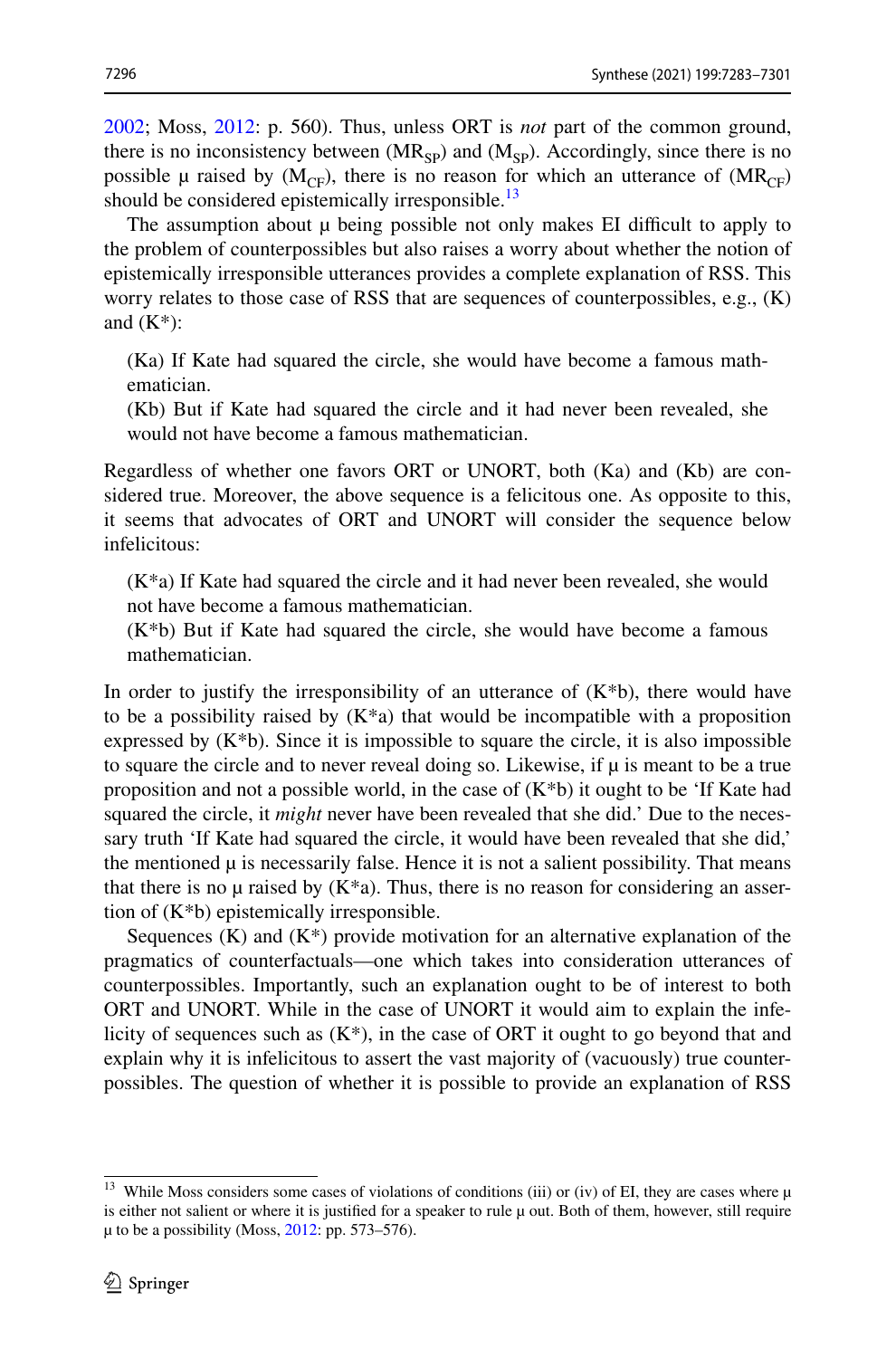without rejecting ORT is an important and open one, but I do not intend to answer it here.

#### <span id="page-14-0"></span>**3.4 Arguments and counterpossibles**

Another way of addressing the question of the reasons for which we tend to assert (7) and not (7\*) is to recognize an important diference in the epistemic aspects of these counterpossibles. This diference is related to *reductio ad absurdum* arguments.<sup>14</sup> As a matter of fact, many of such arguments are counterfactuals. In some cases, their antecedents express impossibilities, which—in virtue of ORT—makes them vacuously true. One should not, however, consider every counterpossible to be a *reductio ad absurdum* argument. Compare (7) and ( $13<sub>CF</sub>$ ). As already pointed out, the frst one expresses the problematic consequence of conjoining modal realism's understanding of ' $p$  is true in world  $w$ ' and the notion of impossible worlds. It is difficult to find a similar argument that could be expressed as  $(13<sub>CF</sub>)$ . Nevertheless, both of them are vacuously true.

The above shows that there is a diference between a proof or an argument for the necessary falseness of 'A' (e.g.,  $(7)$ ) and a conditional of which 'A' is an antecedent, and of which we know (or assume) that it is impossible for  $A'$  to be the case (e.g.,  $(7^*)$ ,  $(13_{CF})$ ). As Timothy Williamson noticed:

the mere truth of a claim does not permit one to rely on it in a proof. For that, the claim must have some epistemically appropriate property: it must be an axiom, or have been already proved, or the like […] More generally, assertibility requires some epistemically appropriate status, such as being known by the asserter, for which truth is insufficient. (Williamson,  $2016a$ : pp. 5–6)

Thus, neither Andrew Wiles could simplify his proof of Fermat's Last Theorem by saying, 'If Fermat's Last Theorem were false,  $2+2$  would be 5' (Williamson, [2016a](#page-18-2): p. 5) nor David Lewis could simplify his argument by saying 'If there were an impossible world, every object would be red.' This shows that for a claim to be a proof, the claim has to be not only true, but it also has to be *known* to be true. Because of this the orthodoxy's explanation of unorthodoxy's intuitions about the falseness of counterpossibles such as  $(13_{CF})$  or  $(14_{CF})$  could be that, while these are actually true, due to a lack of the above-mentioned 'epistemically appropriate property,' they are not asserted.

Although increasing the standards for a true claim to be a proof is reasonable, this does not help to justify the claim that  $(13_{CF})$  or  $(14_{CF})$  does not satisfy a proper condition of assertion. Assuming that 'A' is impossible, the mere acceptance of ORT's thesis justifes the assertion of any counterfactual of which 'A' is an antecedent. Thus both (13<sub>CF</sub>) and (14<sub>CF</sub>) (and any other, of which it is known that its antecedent is impossible) have the mentioned epistemic property after all. This property is

<span id="page-14-1"></span><sup>&</sup>lt;sup>14</sup> For a discussion of the relation between counterpossibles and *reductio ad absurdum*, see (Lewis, [1973](#page-18-0): p. 25; Williamson, [2016a](#page-18-2): pp. 7–8; Berto et al., [2018](#page-17-0): pp. 702–704).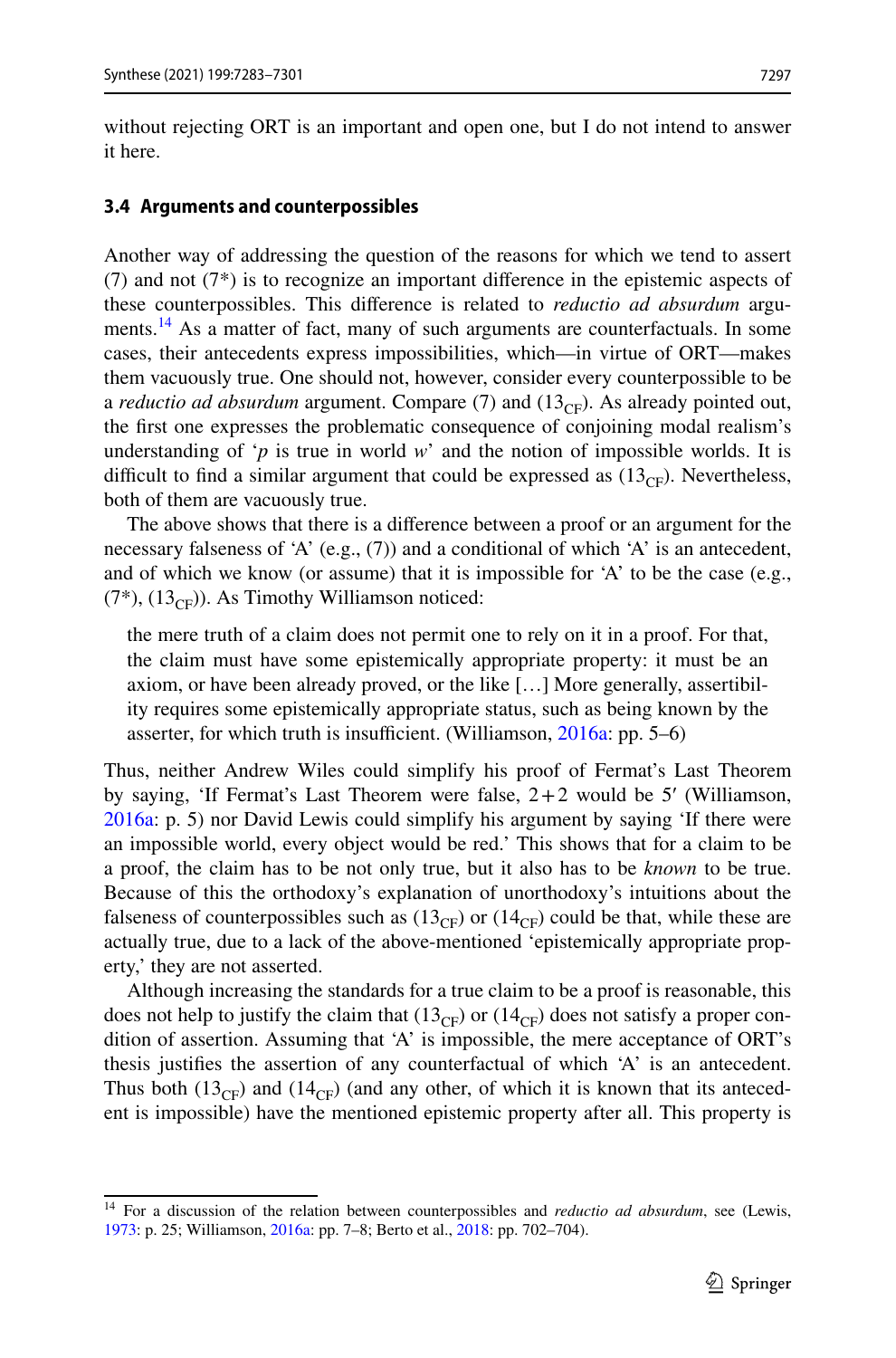guaranteed by the acceptance of ORT's thesis. Just as the disjunction introduction and the knowledge of the truth of A proves the truth of  $A \vee B$ .

Hence, in virtue of ORT, if it is known that 'A' is impossible, every 'A $>$ C' is *known* to be true, and one is justifed in considering every one of them to be a proof. What differentiates  $(7)$  and  $(7^*)$  is what they are proofs of. The first one proves (by *reductio ad absurdum*) the falseness of the hypothesis of the extension of modal realism. The second assumes what (7) proved, and along with ORT's thesis, proves one of the consequences of the hypothesis of the extension of modal realism. Consequently, the truth of every counterpossible of the form 'A $>$ C,' where 'A' expresses (implicitly or explicitly) a truth of a necessarily false theory, is a proof of any arbitrary consequence of this theory. Thus, ORT allows for proving that every necessarily false theory has exactly the same consequences, which makes debates over them either pointless or impossible. Once again, this is in confict with the fact that there is more than one necessarily false theory, and that we can truly ascribe them diferent consequences.

A way of blocking that would be to say that the fact that we know the impossibility of 'A' being the case is not enough to prove the truth of every proposition being A's consequent. This could be done by pointing out that when considering consequences of 'A,' one should abstract from its actual truth-value and modal status.<sup>15</sup> Accordingly, the procedure of proving that 'C' is a consequence of a given necessarily false theory T being correct should narrow the premises to only axioms and theorems of that theory. Since ORT's thesis does not have to belong to those axioms or theorems, one should abstract from this thesis when proving the consequences of T being correct. This restriction would block the arbitrary consequences of necessarily false theories and at the same time allow one to indicate those consequences of T being correct that follow non-trivially (assuming that T is not trivialism). While these may sometimes differ from what the author(s) of  $T$  assumed, as long as they are consequences of T's axioms and theorems, it would be appropriate to take them as a proof of 'C' being a consequence of T being true.

The above gives justice to diferences between various necessarily false theories. At the same time, positing this restriction is not available to advocates of ORT. After all, that would entail considering counterpossibles in the same manner as counterfactuals with merely possible antecedents. While advocates of UNORT argue in favor of this approach, advocates of ORT are strongly against it. Further, if one could abstract from the modal status of antecedents when considering the consequences of necessarily false theories, it is not clear why the same could not be done in the cases of other counterpossibles, such as  $(1)$ – $(4)$ .<sup>16</sup> For this reason, UNORT appears to provide a more accurate analysis of counterpossibles and ultimately counterfactuals in general.

<span id="page-15-0"></span><sup>&</sup>lt;sup>15</sup> Likewise, when reasoning about a possible, counterfactual situation A, we do not consider worlds where it is both A and~A, even though it is *actually* the case that~A.

<span id="page-15-1"></span><sup>&</sup>lt;sup>16</sup> This does not have to mean that it is impossible for an advocate of ORT to provide an alternative method for distinguishing various necessary false theories and their consequences. It does mean, however, that she cannot do so by through the use of counterfactuals, which seems to be an allover accurate and popular theoretical tool for this purpose.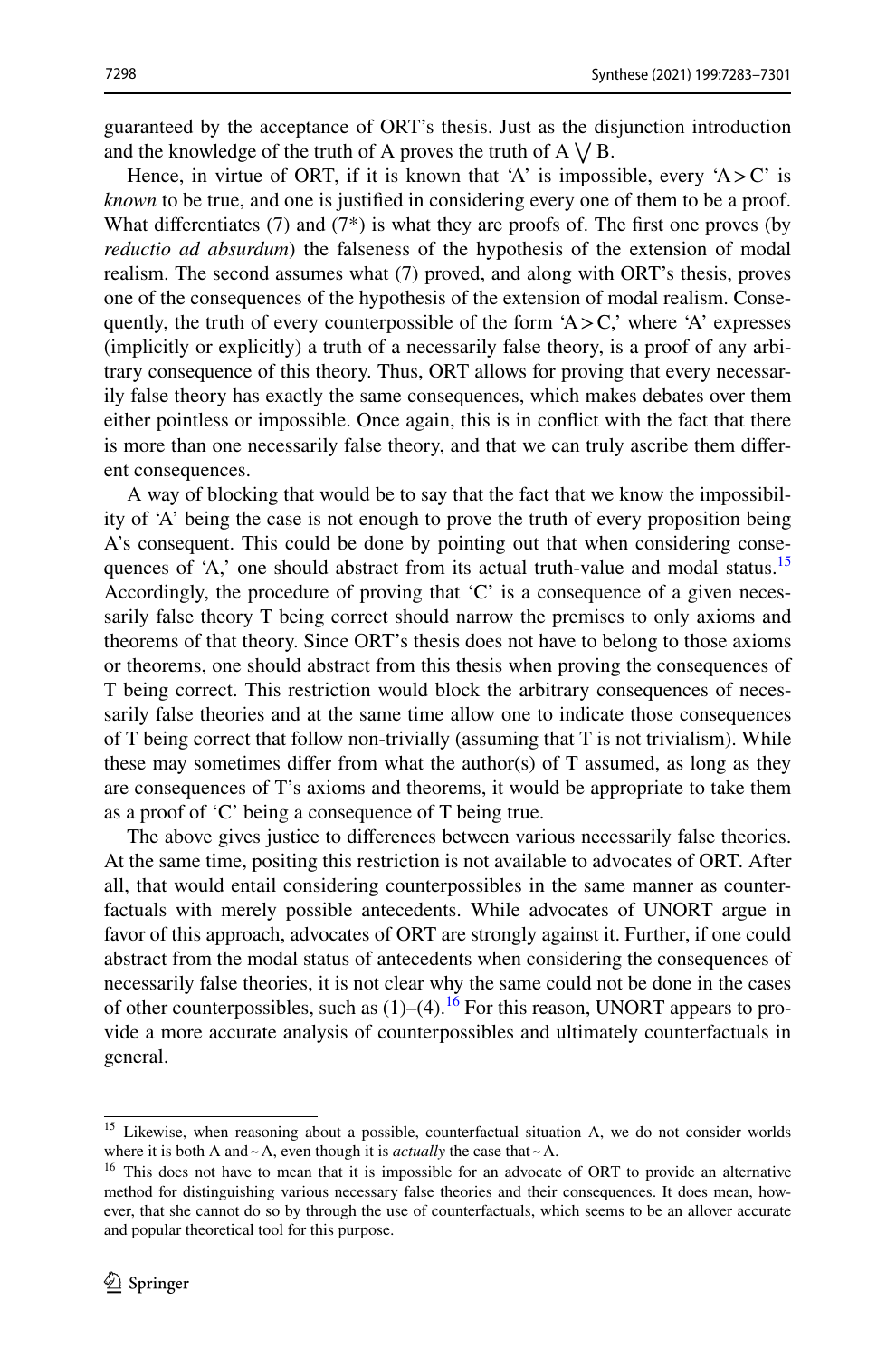At the very end, it is worth to consider what may seem to be a problematic consequence of UNORT. It is commonly claimed that 'any logical truth of the form  $A \rightarrow B$  gives rise to the true conditional  $A > B'$  (Priest, [2009:](#page-18-4) p. 331).<sup>[17](#page-16-0)</sup> Assuming that the actual world is ruled by classical logic and *ex contradictione sequitur quodlibet*, every counterfactual with logically inconsistent antecedent would be true. Thus both (V): 'If it had been raining and not raining at the same time, the Vatican would have won the World Cup' and  $(V^*)$ : 'If it had been raining and not raining at the same time, the Vatican would not have won the World Cup' are true. This could put into a question the plausibility of unorthodoxy's intuitions and tip the scale in favor of orthodoxy.

Nevertheless, it does not have to be so. The truth-value of a counterpossible just as the truth-value of any other counterfactual—often depends upon the context (Vander Laan, [2004\)](#page-18-30). Thus as long as we are interested in what *in virtue of classical logic* are consequences of contradiction being true, every counterpossible with logically impossible antecedent is vacuously true. This, however, does not depends on whether one believes in ORT or UNORT, but on what are theorems of classical logic. Accordingly, assuming this particular context of conversation, advocates of ORT and advocates of UNORT can agree on what are truth-values of  $(V)$  and  $(V^*)$ . However, as pointed above, this is not the only context in which we make use of counterpossibles. Thus one can find a context where  $(V^*)$  is true and  $(V)$  is false, or perhaps even a context where none of them is true (Berto et al., [2018](#page-17-0): 707). Since what is a logical truth of classical logic does not have to be a truth of a given nonclassical logic, it is fair to assume that the mentioned relation between  $A \rightarrow B'$  and  $A > B'$  is always restricted to a particular logic. Hence, just because  $A \rightarrow B'$  is a logical truth of logic  $L_1$ , this does not yet mean that 'A > B' is *simply* true, but rather that it is true *in virtue of*  $L_1$ . Because of this, there is no tension between UNORT and the relation between logical truths and truth-value of counterfactuals.

#### **4 Summary**

Accepting ORT's thesis results in the fact that every arbitrary proposition becomes a consequence of every necessarily false theory. This has two consequences. The frst one is that every necessarily false theory turns into trivialism. Therefore, for every actually necessarily false theory T, and for every proposition '*P*,' 'According to T, *P*' is true. The second outcome is that since every necessarily false theory can be ascribed exactly the same consequences, it is difficult to differentiate them. Contrary to this, there is a variety of necessarily false theories, and they do have diferent consequences. While they are not always consequences that were intended or explicitly stated by the author(s) of a given theory, it is not the case that every necessarily false theory is trivialism in disguise.

Regardless of the belief that classical logic is correct, we know that there are diferences between the consequences of paraconsistent and intuitionistic logics.

<span id="page-16-0"></span><sup>&</sup>lt;sup>17</sup> See also (Lewis, [1973](#page-18-0): p. 24; Gibbard, [1981;](#page-18-31) Kratzer, [2012:](#page-18-32) pp. 87-89).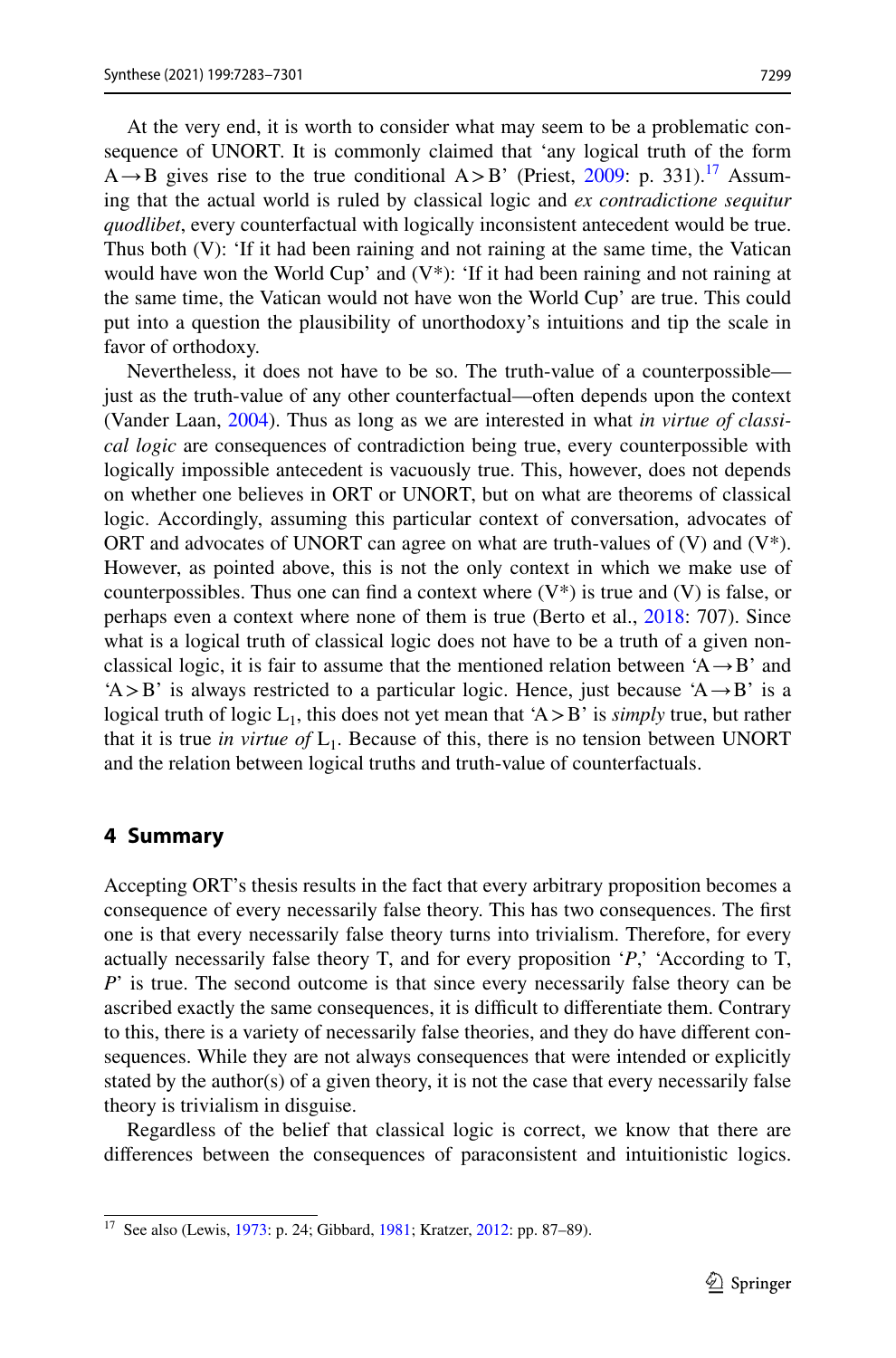Likewise, in the case of alternative views of metaphysics or semantics, just as we know that there are diferences between the consequences of Le Verrier's hypothesis being correct and those of the Ptolemaic model being accurate. The common way of diferentiating false theories is by indicating the consequences of a given theory being correct. And a very natural way of doing this is through the use of counterfactuals. Thus, if a theory that is under consideration is necessarily false, we describe its commitments through the use of counterpossibles. Since the vast majority of necessarily false theories are not forms of trivialism, some counterpossibles should be considered false. Therefore, one is justifed in preferring the view that explains the non-vacuity of some counterpossibles to the view that requires putting into question the plausibility of counterfactual thinking about necessarily false theories. While some believe that pragmatics allows us to consider UNORT's intuitions without giving up the standard possible worlds semantics, the need for an explanation of utterances of some vacuously true counterpossibles—as Sect. [3](#page-5-0) showed—remains unaddressed. For this reason, when it comes to analyses of counterfactuals, preferences are on UNORT's side.

**Acknowledgements** Earlier versions of this material were presented at the 9th European Congress of Analytic Philosophy (Munich, 2017), the CEU Summer University "Thinking about the Possible" (Budapest, 2018), the 6th International Conference on Philosophy of Language and Linguistics (Łódź, 2019), and at the 11th Polish Philosophical Congress (Lublin, 2019). I am grateful to the participants of these meetings for their helpful comments and discussions, especially to Ruth Byrne, Stacie Friend, Karen Lewis, Andrzej Pietruszczak, Tom Schoonen, and Krzysztof Wójtowicz. I am grateful to the anonymous reviewers for this journal for their comments concerning the earlier versions of the paper. This material is based on the work supported by National Science Centre (NCN), Poland (Grant No. 2016/20/S/ HS1/00125).

**Open Access** This article is licensed under a Creative Commons Attribution 4.0 International License, which permits use, sharing, adaptation, distribution and reproduction in any medium or format, as long as you give appropriate credit to the original author(s) and the source, provide a link to the Creative Commons licence, and indicate if changes were made. The images or other third party material in this article are included in the article's Creative Commons licence, unless indicated otherwise in a credit line to the material. If material is not included in the article's Creative Commons licence and your intended use is not permitted by statutory regulation or exceeds the permitted use, you will need to obtain permission directly from the copyright holder. To view a copy of this licence, visit [http://creativecommons.org/licen](http://creativecommons.org/licenses/by/4.0/) [ses/by/4.0/](http://creativecommons.org/licenses/by/4.0/).

# **References**

- <span id="page-17-3"></span>Berto, F. & Jago, M. (2018). 'Impossible worlds'. In E. N. Zalta (Ed.), *The Stanford encyclopedia of philosophy* (Fall 2018 Edition).<https://plato.stanford.edu/archives/fall2018/entries/impossible-worlds/>
- <span id="page-17-0"></span>Berto, F., French, R., Priest, G., & Ripley, D. (2018). Williamson on counterpossibles. *Journal of Philosophical Logic, 47*(4), 693–713.
- <span id="page-17-2"></span>Bjerring, J. C. (2014). On counterpossibles. *Philosophical Studies, 168*(2), 327–353.
- <span id="page-17-1"></span>Brogaard, B., & Salerno, J. (2013). Remarks on counterpossibles. *Synthese, 190*(4), 639–660.
- <span id="page-17-4"></span>Byrne, R. M. (2016). Counterfactual thought. *Annual Review of Psychology, 67,* 7.1-7.23.
- <span id="page-17-6"></span>Emery, N., & Hill, C. H. (2017). Impossible worlds and metaphysical explanation: Comments on Kment's *modality and explanatory reasoning*. *Analysis, 77*(1), 134–148.
- <span id="page-17-5"></span>Epstude, K., & Roese, N. J. (2008). The functional theory of counterfactual thinking. *Personality and Social Psychology Review, 12*(2), 168–192.